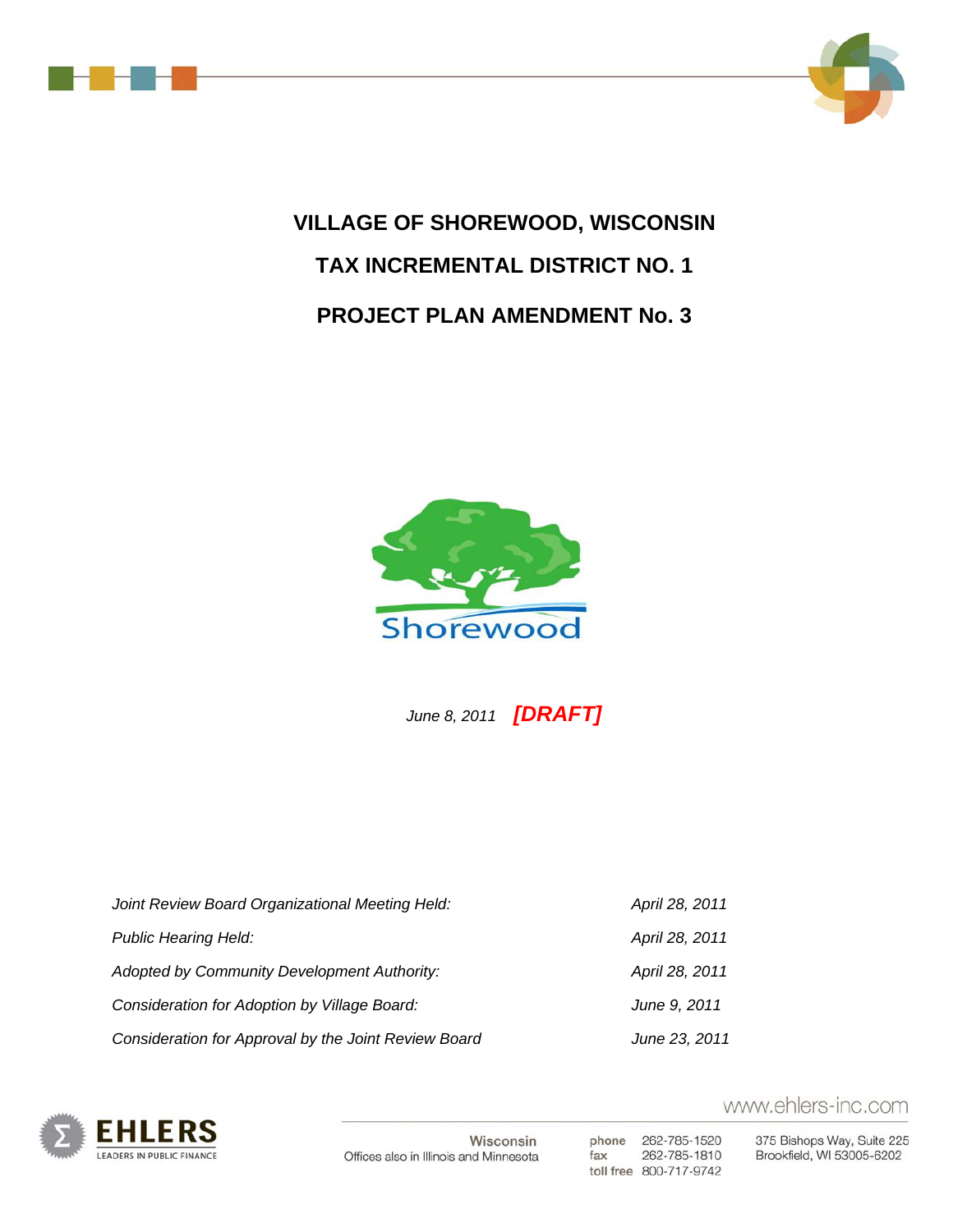# **Tax Incremental District No. 1 Amendment Project Plan**

# **Village of Shorewood Officials**

## *Village Board*

| <b>OUT JUILIOUI</b>    |  |  |  |  |  |  |  |  |  |  |  |
|------------------------|--|--|--|--|--|--|--|--|--|--|--|
| <b>Patrick Linnane</b> |  |  |  |  |  |  |  |  |  |  |  |
| Ellen Eckman           |  |  |  |  |  |  |  |  |  |  |  |
| Jeff Hanewall          |  |  |  |  |  |  |  |  |  |  |  |
| Don Ford               |  |  |  |  |  |  |  |  |  |  |  |
|                        |  |  |  |  |  |  |  |  |  |  |  |

Guy Johnson Village President Village Trustee Village Trustee Village Trustee Village Trustee Michael Maher **Village Trustee** 

# *Village Staff*

| M. Chris Swartz     |
|---------------------|
| <b>Sherry Grant</b> |
| Stephanie Walker    |
| Ericka Lang         |
| Raymond J. Poller   |

Village Administrator Village Clerk - Treasurer Finance Director Planning Director n and J. Pollen Village Attorney

# *Community Development Authority*

Pete Petrie, Chair **Andrea Roschke** Petrie, Chair

Richard Eschner **Ellen Eckman, Trustee**  Jeff Hanewall, Trustee Michael Paulson Chris Swartz, Village Manager

# **Joint Review Board**

Guy Johnson, Chair **Village Representative** Damon Dorsey **Milwaukee County** Blane McCann or Mark Boehlke Shorewood School District Mike Schulte **All Accords** Public Member

James E. Williams **Milwaukee Area Technical College District**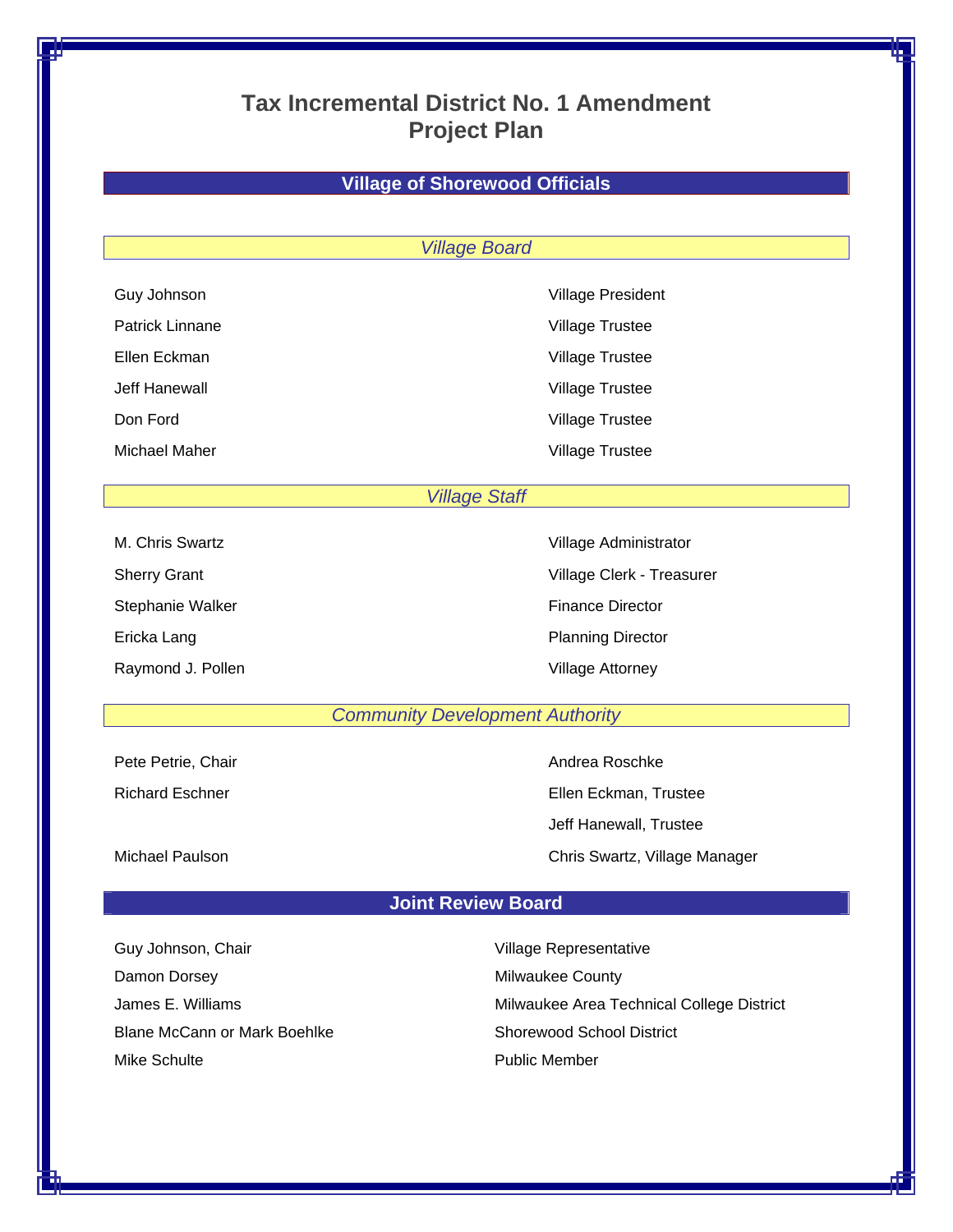# **TABLE OF CONTENTS**

| STATEMENT OF KIND, NUMBER AND LOCATION OF PROPOSED PUBLIC WORKS AND                                                                                       |
|-----------------------------------------------------------------------------------------------------------------------------------------------------------|
|                                                                                                                                                           |
| DETAILED LIST OF ADDITIONAL AND/OR UPDATED PROJECT COSTS  16                                                                                              |
| <b>ECONOMIC FEASIBILITY STUDY &amp; A DESCRIPTION OF THE METHODS OF FINANCING</b><br>AND THE TIME WHEN SUCH COSTS OR MONETARY OBLIGATIONS RELATED THERETO |
|                                                                                                                                                           |
|                                                                                                                                                           |
| PROPOSED CHANGES IN MASTER PLAN, MAP, BUILDING CODES AND VILLAGE OF                                                                                       |
|                                                                                                                                                           |
| ORDERLY DEVELOPMENT AND/OR REDEVELOPMENT OF THE VILLAGE OF                                                                                                |
|                                                                                                                                                           |
| OPINION OF ATTORNEY FOR THE VILLAGE OF SHOREWOOD ADVISING WHETHER THE<br>PLAN IS COMPLETE AND COMPLIES WITH WISCONSIN STATUTES, SECTION 66.1105 30        |

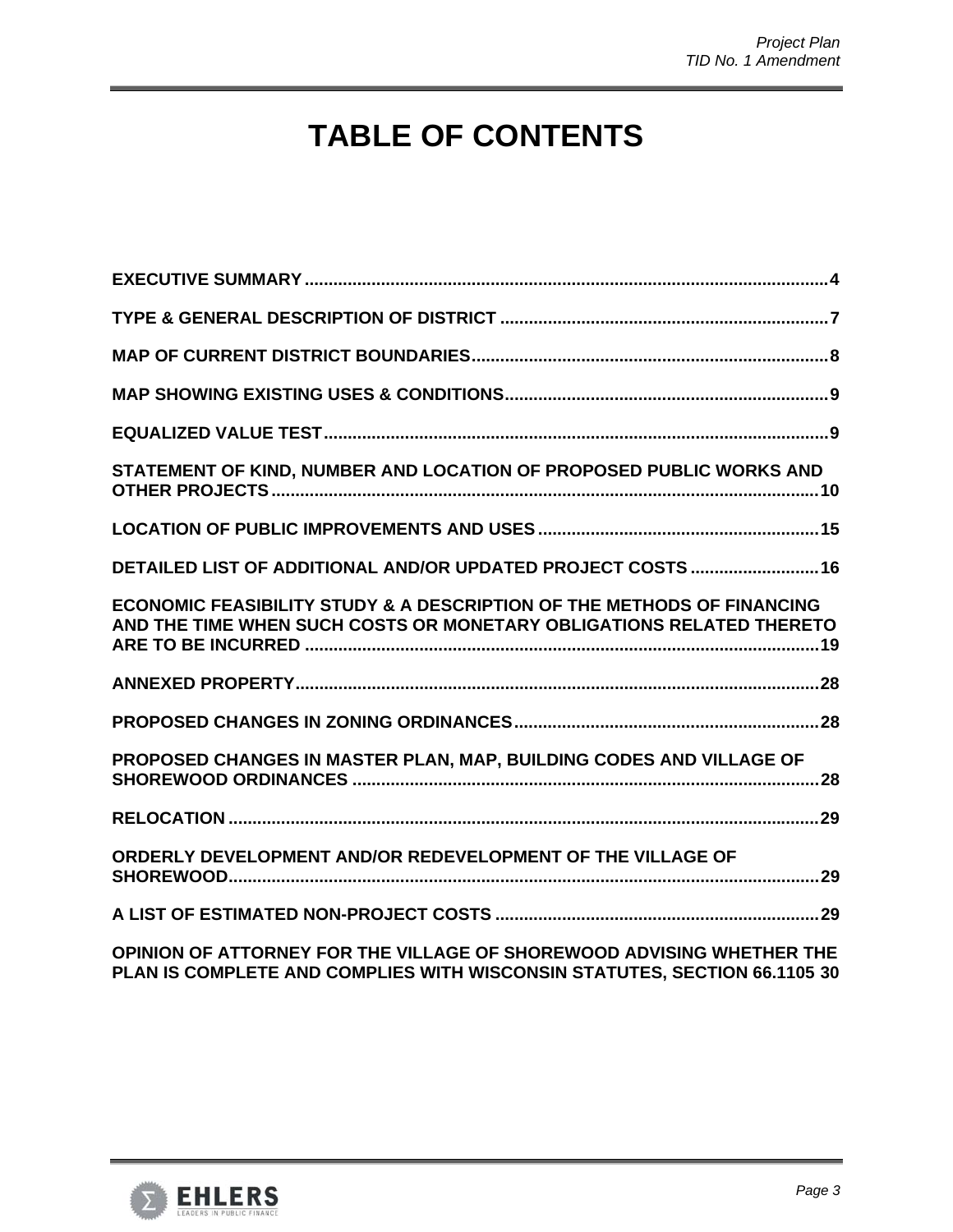# **1 EXECUTIVE SUMMARY**

# *DESCRIPTION OF ORIGINAL DISTRICT AND PROPOSED AMENDMENT*

- Original District Purpose.
	- o Tax Incremental District ("TID") No. 1 ("The District") is an existing blighted area district created by a resolution of the Village Board adopted on January 16, 1995.
- Additional Amendments.
	- o The District was previously amended in 2005 & 2009 to add additional territory to the District, and to amend the list of projects to be undertaken. These were the first and second amendments of four territory amendments permitted for this District.
- The Purpose of This Amendment.
	- $\circ$  This proposed amendment is to provide for the undertaking of additional project costs and to allow for Tax Incremental District No. 1 to incur project costs outside of, but within ½ mile of, the boundaries of the District as allowed under Wisconsin Statutes s.66.1105(2)(f)1.n. for parking, acquisition or constructions, street improvements and utility improvements.
- Estimated Total Project Expenditures.
	- o The original and amended Project Plans provides for estimated total project cost expenditures of \$17,228,000. To date, project costs have totaled approximately \$16,639,875. This proposed amendment would provide for additional estimated expenditures of \$10,200,000, for a revised total of \$27,428,000.
	- o Specific details as to the types, locations and cost estimates are found in Sections 7, 8 and 9 of this plan. It is anticipated that the remaining and additional projects will be completed in five phases. The projects are expected to be financed with General Obligation Debt issued between 2011 and 2016, however, the Village may use other alternative financing methods which may provide overall lower costs of financing, preserve debt capacity, mitigate risk to the Village, or provide other advantages as determined by the Village Board. A discussion and listing of other possible financing mechanisms, as well as a summary of project financing by phase is located in Section 10 of this plan. The Expenditure Period of this Existing District terminates on January 16, 2017.
	- o The additional project costs include costs for parking, development assistance through cash grants, loan program support, major and minor façade improvement programs, environmental/green building enhancements, road improvements and other public infrastructure improvements. These project areas are located within the existing district boundaries and outside of, but within ½ mile of the Existing District's boundaries.

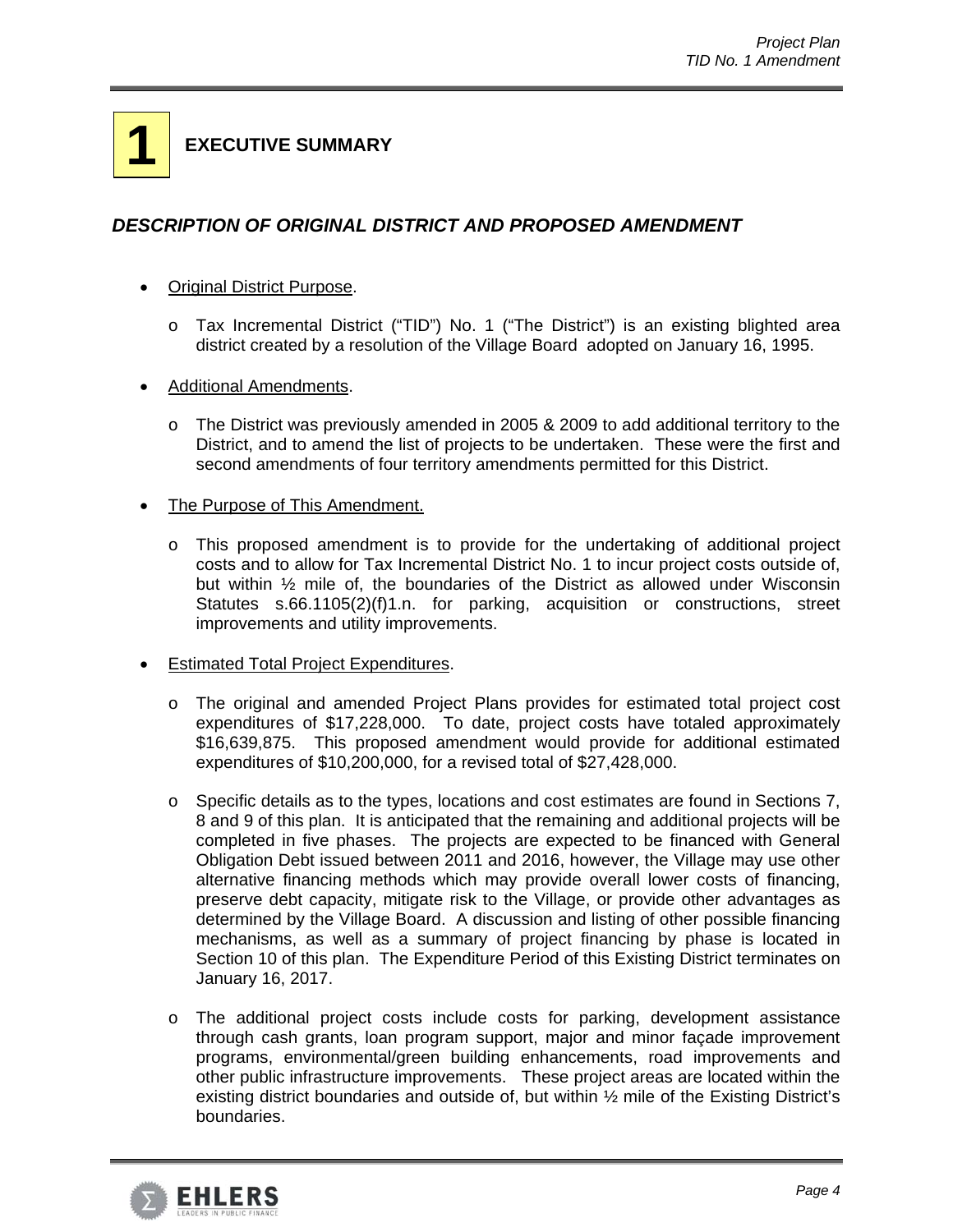## Economic Development.

o The Village estimates that an additional \$69 million in property value will occur as a result of future appreciation on the existing base and previously constructed increment. The Village also projects that additional land and improvement value of approximately \$41 million will be created as a result of new development or redevelopment made possible by this amendment and that there would be approximately \$8.4 million in appreciate on this added value over the remaining life of the District.

The additional \$41 million and appreciation thereon will be a result of the additional improvements made and projects undertaken as detailed in this amendment. A table detailing assumptions as to the timing of new development and redevelopment, and associated values is located in Section 10 of this plan. In addition, amendment of the District's Project Plan is expected to result in further economic benefits as detailed in the Summary of Findings hereafter.

- Expected Termination of District.
	- o The District has a maximum statutory life of 27 years, and must close not later than January 16, 2022, resulting in a final collection of increment in budget year 2022. Considering only existing increment value and assuming no additional projects are undertaken the anticipated total cumulative revenues will exceed total liabilities by the year 2018, enabling the District to close four years earlier than its maximum life. Based on the Economic Feasibility Study located in Section 10 of this Plan, amendment of the District would shift the projected closure year from 2018 to 2021.

# *SUMMARY OF FINDINGS*

As required by s.66.1105 Wis. Stats., and as documented in this Project Plan Amendment and the exhibits contained and referenced herein, the following findings are made:

- 1. **That "but for" amendment of the District's Project Plan, the remaining development projected to occur as detailed in this Project Plan: 1) would not occur; or 2) would not occur in the manner, at the values, or within the timeframe desired by the Village.** In making this determination, the Village has considered the following information:
	- The additional expenditures contemplated by the plan amendment are necessary to fully achieve the original goals of the District Project Plan, including creation of new tax base and other economic benefits. The Village expects that without the amendment, the full development as projected will be less likely to occur.
	- These additional expenditures are associated with projects that were anticipated and unanticipated at the time of District creation and previous amendment, but have now been determined necessary to enable the District to fully implement its Project Plan and redevelopment opportunities.
- 2. **The economic benefits of amending the District, as measured by increased employment, business and personal income, and property value, are sufficient to compensate for the cost of the improvements.** In making this determination, the Village has considered the following information:

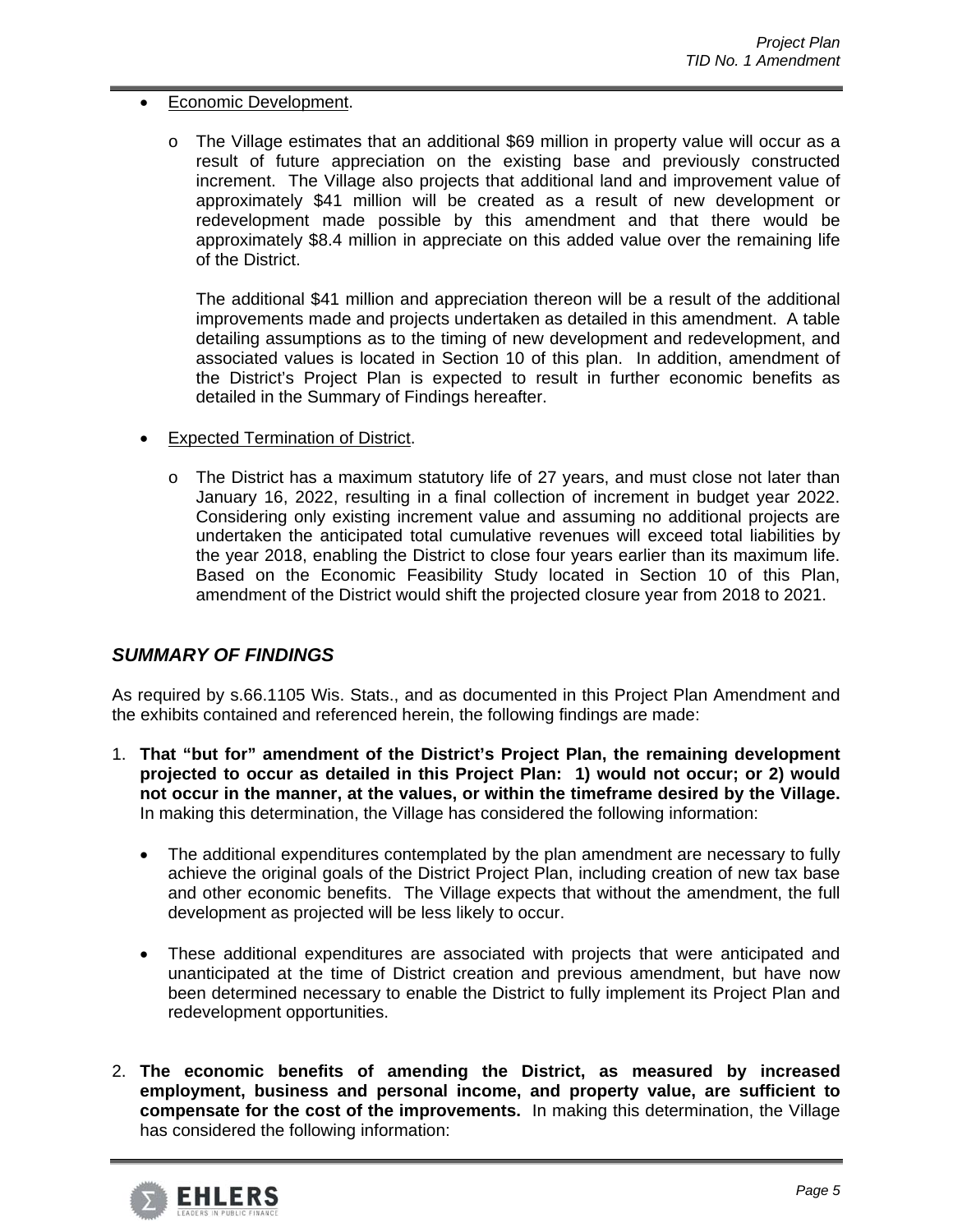As demonstrated in the Economic Feasibility Section of this Project Plan amendment, the current tax increments and those projected to be collected are more than sufficient to pay for the remaining proposed project costs. On this basis alone, the finding is supported.

3. **The benefits of the proposal outweigh the anticipated tax increments to be paid by the owners of property in the overlying taxing jurisdictions.**

- Given that it is not likely that the District will achieve all of the objectives of its Project Plan without the continued use of tax incremental financing (see finding  $# 1$ ), and since the District is expected to generate additional economic benefits that are more than sufficient to compensate for the additional cost of the improvements (see Finding #2), the Village reasonably concludes that the overall additional benefits of the District outweigh the anticipated tax increments to be paid by the owners of property in the overlying taxing jurisdictions. It is further concluded that since the "but for" test is satisfied, there would, in fact, be no foregone tax increments to be paid in the event the Project Plan is not amended.
- 4. The boundaries of the District are not being amended. At the time of creation, and any subsequent additions of territory, not less than 50%, by area, of the real property within the District, as amended, is a blighted area within the meaning of Section 66.1105(2)(a)1 of the Wisconsin Statutes. At the time of adoption of the creation resolution for this District, and any subsequent resolutions amending its boundaries, any property standing vacant for seven years immediately preceding adoption of the resolution(s) did not comprise more than 25% of the total area in the District as required by Section 66.1105(4)(gm)1 of the Wisconsin State Statutes.
- 5. Based upon the findings as stated above, and the original findings as stated in the Creation Resolution and in any subsequent resolutions amending the boundaries of the District, the District remains declared a blighted area district based on the identification and classification of the property included within the district.
- 6. The Project Costs of the District relate directly to promoting the elimination of blight of the area consistent with the purpose for which the District was created.
- 7. The improvements of such area are likely to enhance significantly the value of substantially all of the other real property in the District.
- 8. The Village estimates that approximately 50% of the territory within the District will be devoted to retail business at the end of the District's maximum expenditure period, pursuant to Section 66.1105(5)(b) of the Wisconsin Statutes
- 9. The Project Plan for the District, as amended, is feasible, and is in conformity with the Master Plan of the Village.

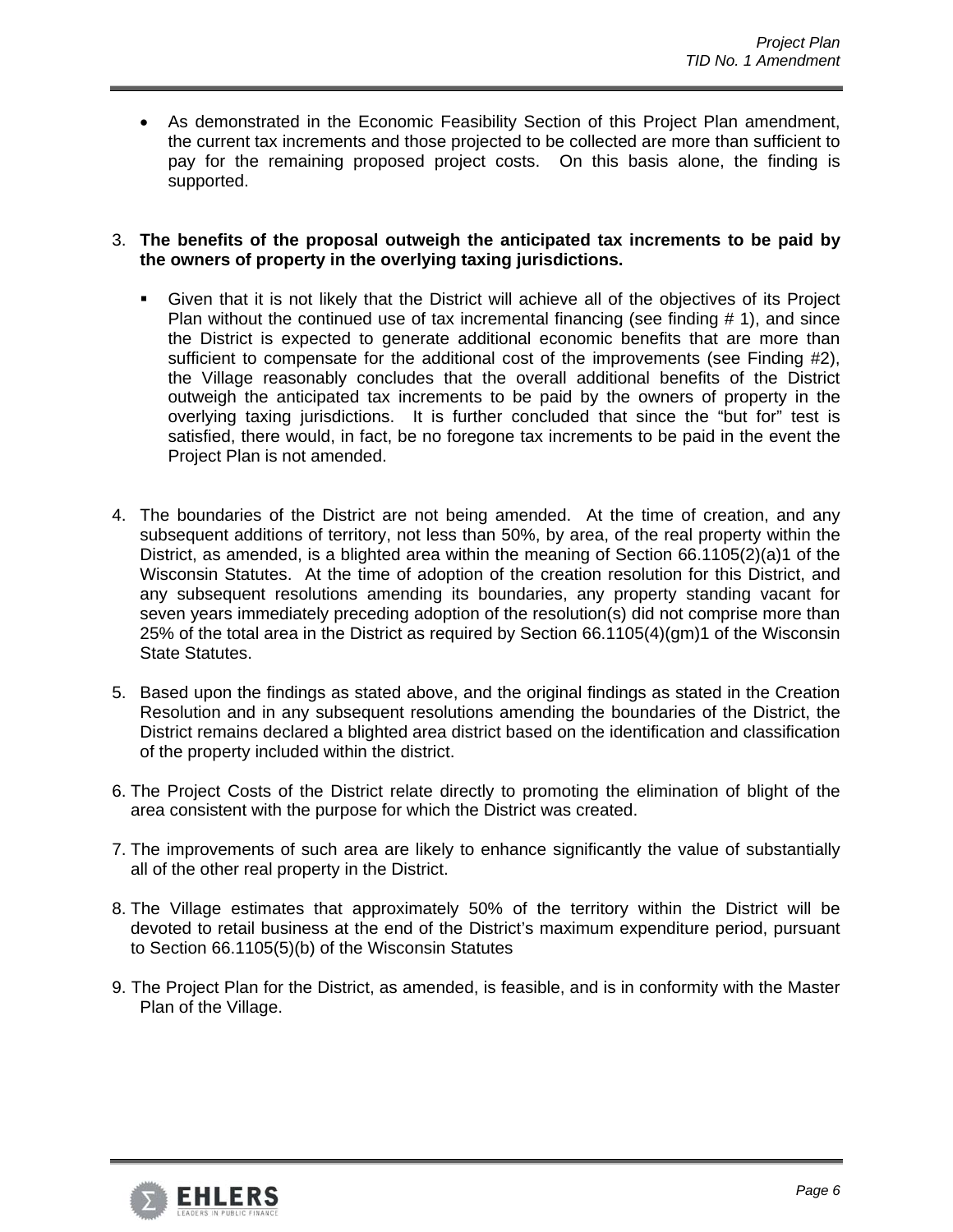# **2 TYPE & GENERAL DESCRIPTION OF DISTRICT**

Tax Incremental District ("TID") No. 1 was created under the authority provided by Wisconsin Statutes Section 66.1105 is an existing blighted area district created by a resolution of the Village Board adopted on January 16, 1995.

The District is a "Blighted Area District," created on a finding that at least 50%, by area, of the real property within the District was blighted, as defined in Section 66.1105(2)(a)1. of the Wisconsin State Statutes. At the time of adoption of the creation resolution for this District, and any subsequent resolutions amending its boundaries, any property standing vacant for seven years immediately preceding adoption of the resolution(s) did not comprise more than 25% of the total area in the District as required by Section 66.1105(4)(gm)1 of the Wisconsin State Statutes. Since this amendment does not add any territory to the District, the District remains in compliance with these provisions.

Wisconsin Statutes Section 66.1105(4)(h)2. provides authority for a Village to amend the boundaries of an existing Tax Increment District for purposes of adding and/or subtracting territory up to a total of four times during the life of the District. The boundaries of the District have been amended twice prior to this Amendment. Since this amendment does not involve the addition or subtraction of territory from the District, it is not counted against the number of available amendments.

This Project Plan Amendment supplements, and does not supersede or replace any component of the original Project Plan, or any component of previously adopted Project Plan Amendments, unless specifically stated. All components of the original Project Plan, and its previously adopted Project Plan Amendments, remain in effect.

A map depicting the current boundaries of the District is found in Section 3 of this Plan. Based upon the findings stated above, the original findings stated in the Creation Resolution, and the findings contained in any subsequent resolution adding territory to the District, the District remains a blighted area district based on the identification and classification of the property included within the district.

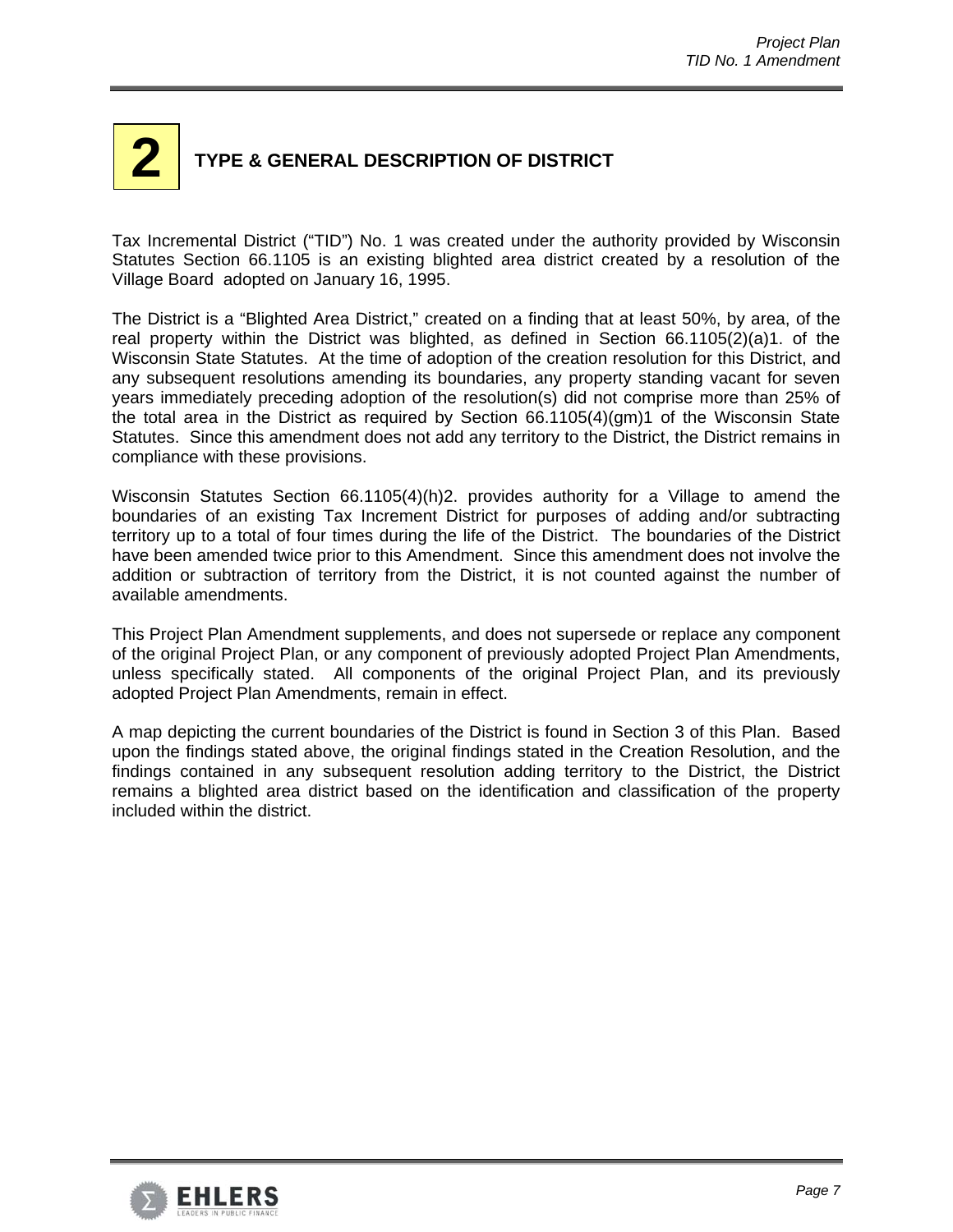



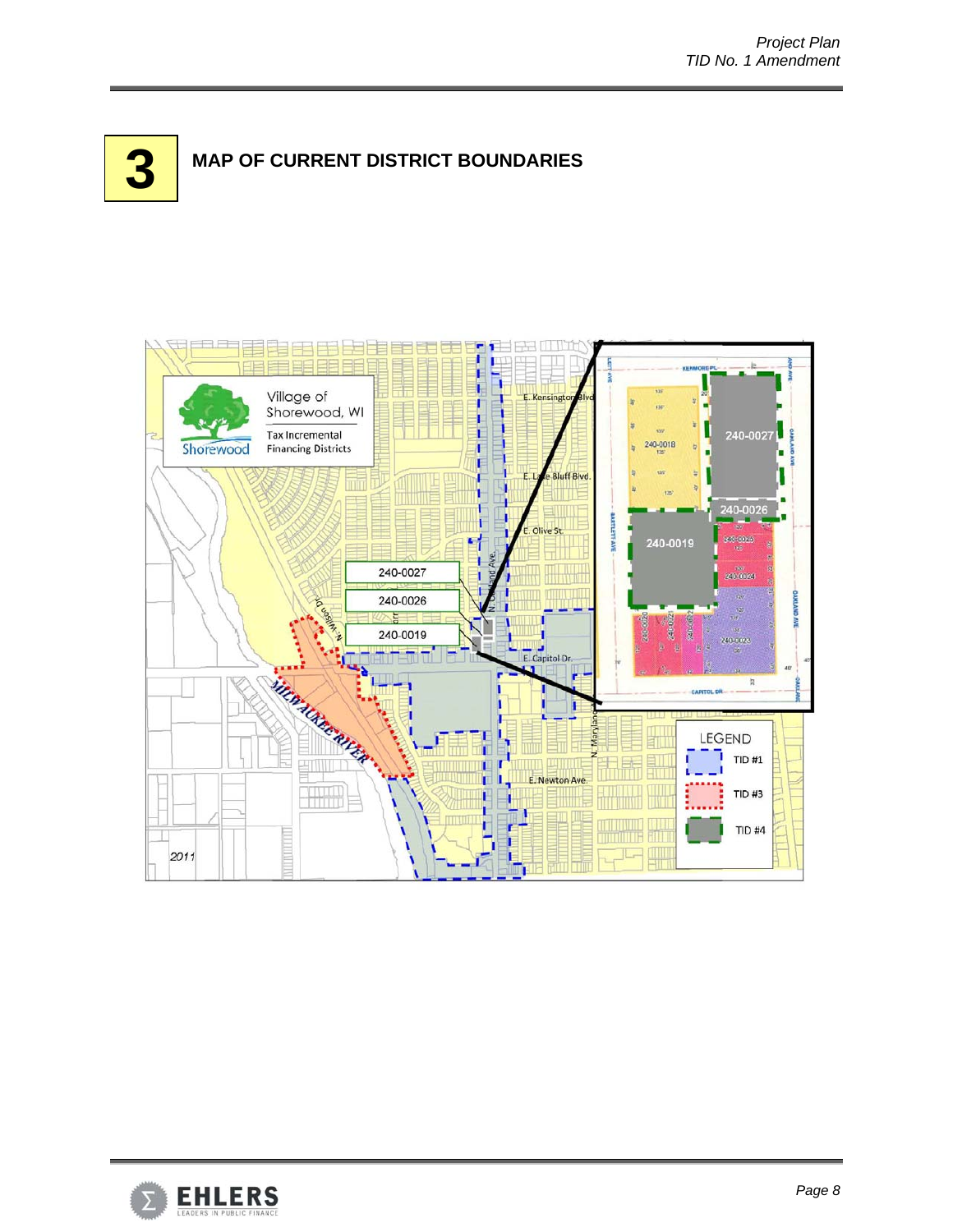

# **MAP SHOWING EXISTING USES & CONDITIONS**

A copy of the Existing Uses and Conditions Map can be found in the [original and/or amended] Project Plan document(s).



# **EQUALIZED VALUE TEST**

No additional territory will be added to the District. Demonstration of compliance with the equalized value test is not required for this Amendment.

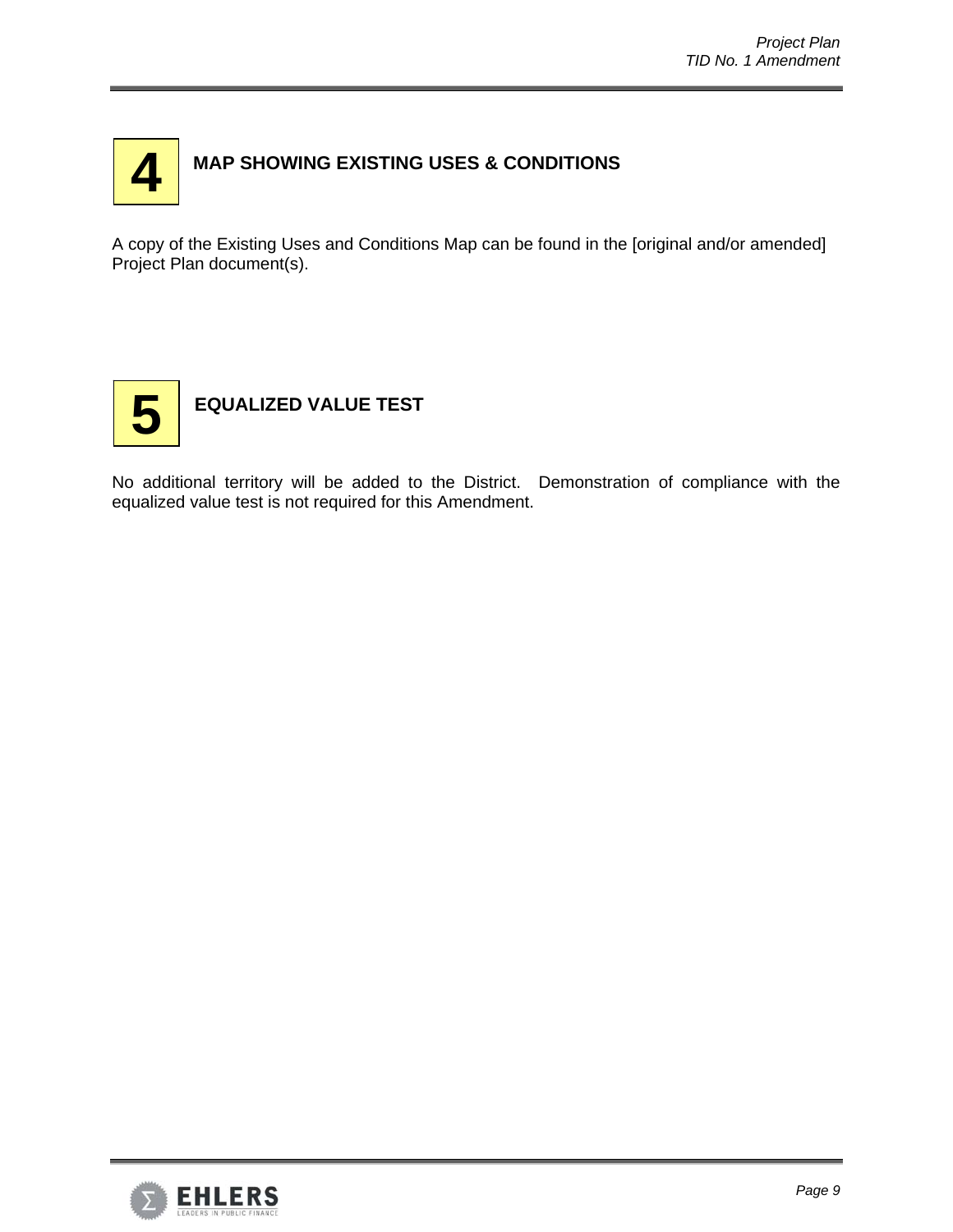# **6 STATEMENT OF KIND, NUMBER AND LOCATION OF PROPOSED PUBLIC WORKS AND OTHER PROJECTS**

The proposed additional and updated projects costs, within the District, may also include, but are not limited to: various public improvements and cash grants to owners or lessee or developers of land located within the district (development incentives), and professional and organizational services, administrative costs, and finance costs.

To further the goals contained in the original and amended project plans, the Village of Shorewood now finds it desirable to again amend the Project Plan to provide for the undertaking of additional expenditures and update the budget authority for projects identified in the original and amended plans.

The Village also proposes to allow for the District to incur project costs outside of, but within  $\frac{1}{2}$ mile of, the boundaries of the District as allowed under Wisconsin Statutes s.66.1105(2)(f)1.n.

The following is a summary list of public works and other projects that the Village has implemented, or expects to implement, within the District, to include the modifications detailed above. Any costs directly or indirectly related to the public works and other projects are considered "Project Costs" and are eligible to be paid with tax increment revenues of the District.

# **PROPERTY, RIGHT-OF-WAY AND EASEMENT ACQUISITION**

- **PROPERTY ACQUISITION FOR DEVELOPMENT AND/OR REDEVELOPMENT.** In order to promote and facilitate development and/or redevelopment the Village may acquire property within the District. The cost of property acquired, and any costs associated with the transaction, are eligible Project Costs. Following acquisition, other Project Costs within the categories detailed in this Section may be incurred in order to make the property suitable for development and/or redevelopment. Any revenue received by the Village from the sale of property acquired pursuant to the execution of this Plan will be used to reduce the total project costs of the District. If total Project Costs incurred by the Village to acquire property and make it suitable for development and/or redevelopment exceed the revenues or other consideration received from the sale or lease of that property, the net amount shall be considered "real property assembly costs" as defined in State Statutes Section 66.1105(2)(f)1.c., and subject to recovery as an eligible Project Cost.
- **PROPERTY ACQUISITION FOR CONSERVANCY.** In order to promote the objectives of this Plan, the Village intends to acquire property within the District that it will designate for conservancy. These conservancy objectives include: preserving historic resources or sensitive natural features; protection of scenic and historic views; maintaining habitat for wildlife, maintaining adequate open space; reduction of erosion and sedimentation by preserving existing vegetation; and providing adequate areas for management of stormwater. The cost of property acquired for conservancy, and any costs associated with the transaction, are eligible Project Costs.
- **ACQUISITION OF RIGHTS-OF-WAY.** The Village may need to acquire property to allow for installation of streets, driveways, sidewalks, utilities, stormwater management practices and

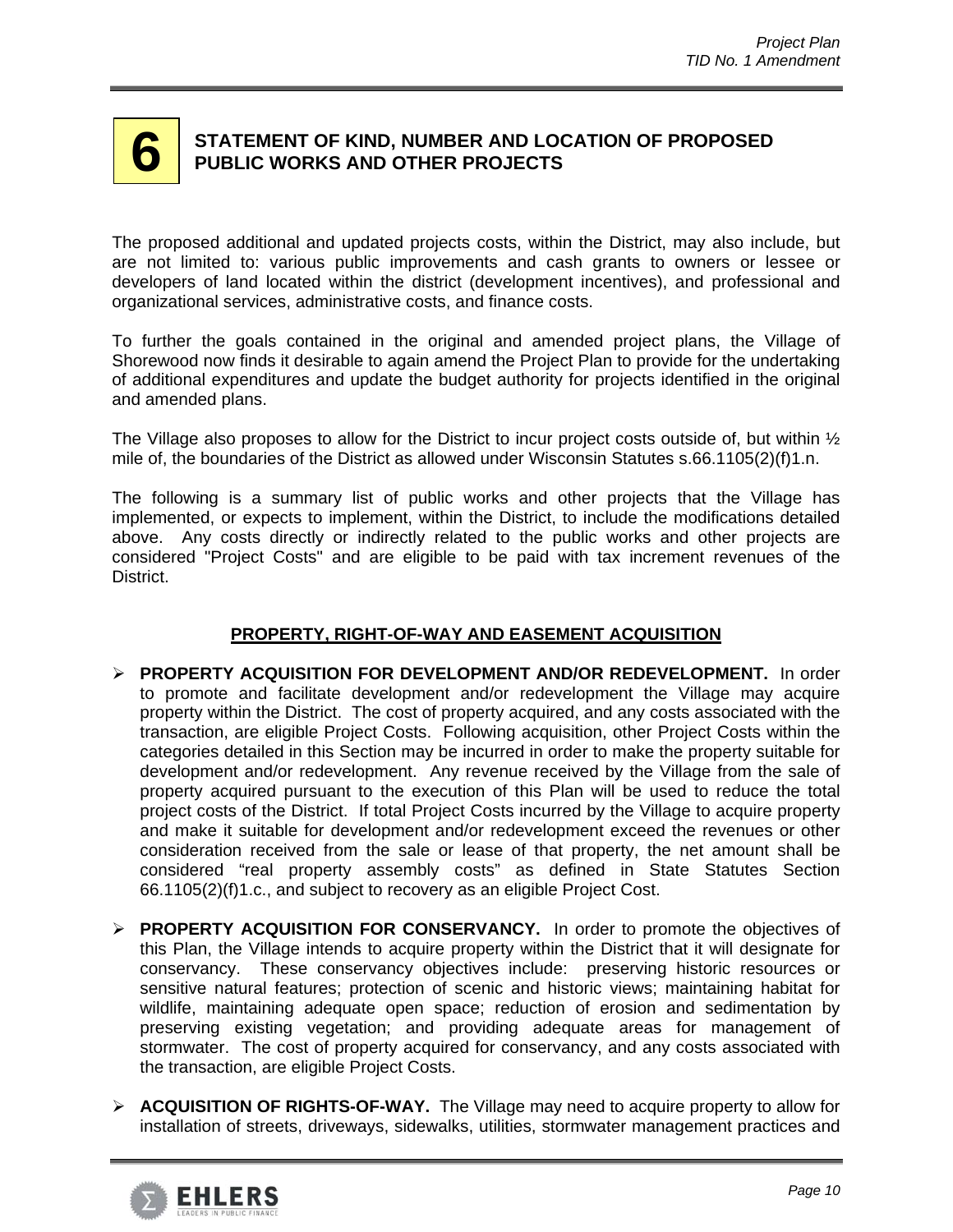other public infrastructure. Costs incurred by the Village to identify, negotiate and acquire rights-of-way are eligible Project Costs.

- **ACQUISITION OF EASEMENTS.** The Village may need to acquire temporary or permanent easements to allow for installation and maintenance of streets, driveways, sidewalks, utilities, stormwater management practices and other public infrastructure. Costs incurred by the Village to identify, negotiate and acquire easement rights are eligible Project Costs.
- **RELOCATION COSTS.** If relocation expenses are incurred in conjunction with the acquisition of property, those expenses are eligible Project Costs. These costs may include, but are not limited to: preparation of a relocation plan; allocations of staff time; legal fees; publication of notices; obtaining appraisals; and payment of relocation benefits as required by Wisconsin Statutes Sections 32.19 and 32.195.

# **SITE PREPARATION ACTIVITIES**

- **ENVIRONMENTAL AUDITS AND REMEDIATION.** There have been no known environmental studies performed within the proposed District. If, however, it becomes necessary to evaluate any land or improvement within the District, any cost incurred by the Village related to environmental audits, testing, and remediation are eligible Project Costs.
- **DEMOLITION.** In order to make sites suitable for development and/or redevelopment, the Village may incur costs related to demolition and removal of structures or other land improvements, to include abandonment of wells or other existing utility services.
- **SITE GRADING.** Land within the District may require grading to make it suitable for development and/or redevelopment, to provide access, and to control stormwater runoff. The Village may need to remove and dispose of excess material, or bring in fill material to provide for proper site elevations. Expenses incurred by the Village for site grading are eligible Project Costs.

# **UTILITIES**

- **SANITARY SEWER SYSTEM IMPROVEMENTS.** There are inadequate sanitary sewer facilities serving the District. To allow development and/or redevelopment to occur, the Village may construct, alter, rebuild or expand sanitary sewer infrastructure within the District. Eligible Project Costs include, but are not limited to, construction, alteration, rebuilding or expansion of: collection mains; manholes and cleanouts; service laterals; force mains; interceptor sewers; pumping stations; lift stations; wastewater treatment facilities; and all related appurtenances. To the extent sanitary sewer projects undertaken within the District provide direct benefit to land outside of the District, the Village will make an allocation of costs based on such benefit. Those costs corresponding to the benefit allocated to land within the District, and necessitated by the implementation of the Project Plan, are eligible Project Costs. Implementation of the Project Plan may also require that the Village construct, alter, rebuild or expand sanitary sewer infrastructure located outside of the District. That portion of the costs of sanitary sewer system projects undertaken outside the District which are necessitated by the implementation of the Project Plan are eligible Project Costs.
- **WATER SYSTEM IMPROVEMENTS.** There are inadequate water distribution facilities serving the District. To allow development and/or redevelopment to occur, the Village may construct, alter, rebuild or expand water system infrastructure within the District. Eligible

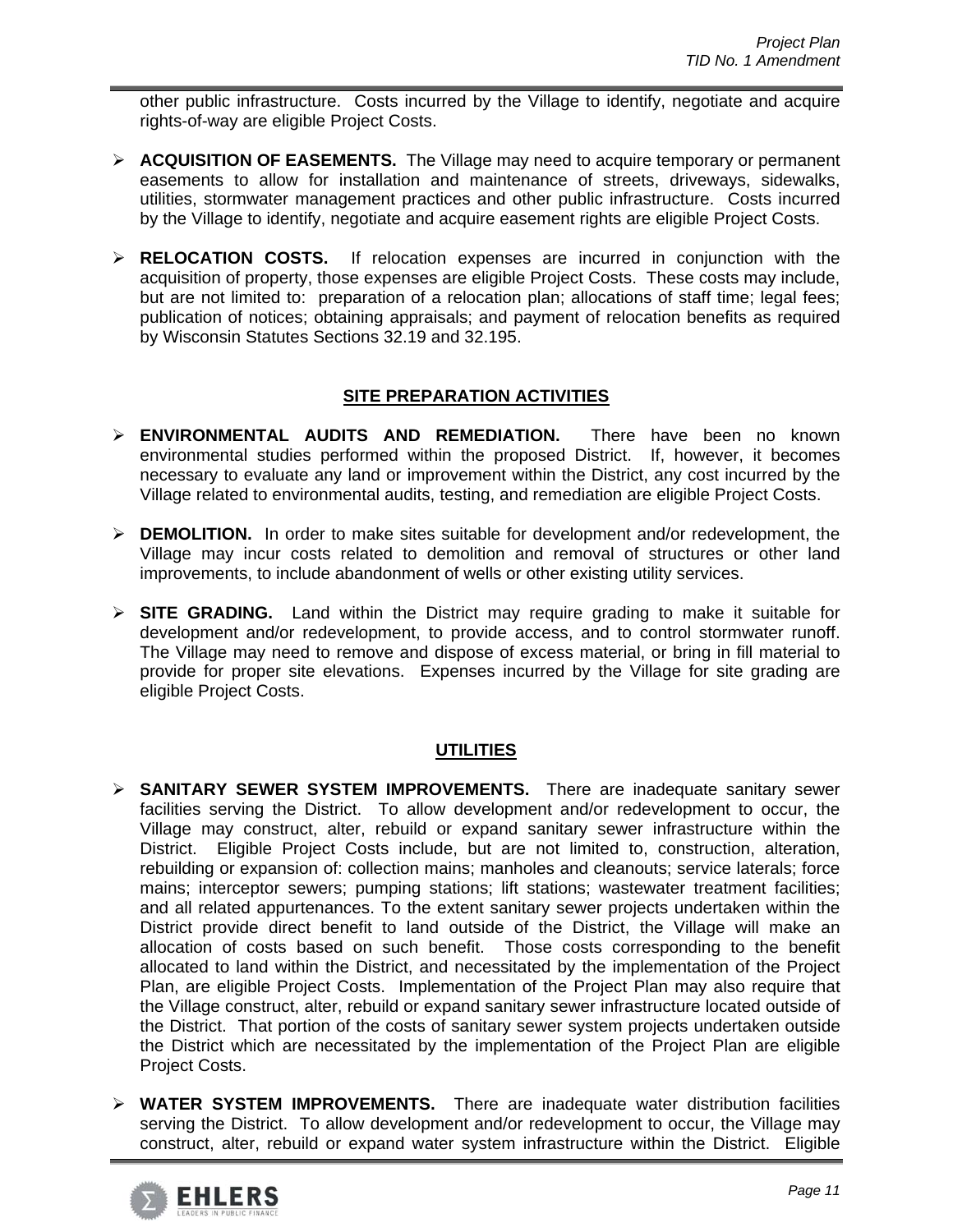Project Costs include, but are not limited to, construction, alteration, rebuilding or expansion of: distribution mains; manholes and valves; hydrants; service laterals; pumping stations; wells; water treatment facilities; storage tanks and reservoirs; and all related appurtenances. To the extent water system projects undertaken within the District provide direct benefit to land outside of the District, the Village will make an allocation of costs based on such benefit. Those costs corresponding to the benefit allocated to land within the District, and necessitated by the implementation of the Project Plan, are eligible Project Costs. Implementation of the Project Plan may also require that the Village construct, alter, rebuild or expand water system infrastructure located outside of the District. That portion of the costs of water system projects undertaken outside the District which are necessitated by the implementation of the Project Plan are eligible Project Costs.

- **STORMWATER MANAGEMENT SYSTEM IMPROVEMENTS.** Development and/or redevelopment within the District will cause stormwater runoff and pollution. To manage this stormwater runoff, the Village may construct, alter, rebuild or expand stormwater management infrastructure within the District. Eligible Project Costs include, but are not limited to, construction, alteration, rebuilding or expansion of: stormwater collection mains; inlets, manholes and valves; service laterals; ditches; culvert pipes; box culverts; bridges; stabilization of stream and river banks; and infiltration, filtration and detention Best Management Practices (BMP's). To the extent stormwater management system projects undertaken within the District provide direct benefit to land outside of the District, the Village will make an allocation of costs based on such benefit. Those costs corresponding to the benefit allocated to land within the District, and necessitated by the implementation of the Project Plan, are eligible Project Costs. Implementation of the Project Plan may also require that the Village construct, alter, rebuild or expand stormwater management infrastructure located outside of the District. That portion of the costs of stormwater management system projects undertaken outside the District which are necessitated by the implementation of the Project Plan are eligible Project Costs.
- **ELECTRIC SERVICE.** In order to create sites suitable for development and/or redevelopment, the Village may incur costs to provide, relocate or upgrade electric services. Relocation may require abandonment and removal of existing poles or towers, installation of new poles or towers, or burying of overhead electric lines. Costs incurred by the Village to undertake this work are eligible Project Costs.
- **► GAS SERVICE.** In order to create sites suitable for development and/or redevelopment, the Village may incur costs to provide, relocate or upgrade gas mains and services. Costs incurred by the Village to undertake this work are eligible Project Costs.
- **COMMUNICATIONS INFRASTRUCTURE.** In order to create sites suitable for development and/or redevelopment, the Village may incur costs to provide, relocate or upgrade infrastructure required for voice and data communications, including, but not limited to: telephone lines, cable lines and fiber optic cable. Costs incurred by the Village to undertake this work are eligible Project Costs.

# **STREETS AND STREETSCAPE**

 **STREET IMPROVEMENTS.** There are inadequate street improvements serving the District. To allow development and/or redevelopment to occur, the Village may need to construct and/or reconstruct streets, highways, alleys, access drives and parking areas. Eligible Proiect Costs include, but are not limited to: excavation; removal or placement of fill; construction of road base; asphalt or concrete paving or repaving; installation of curb and gutter; installation of sidewalks and bicycle lanes; installation of culverts, box culverts and

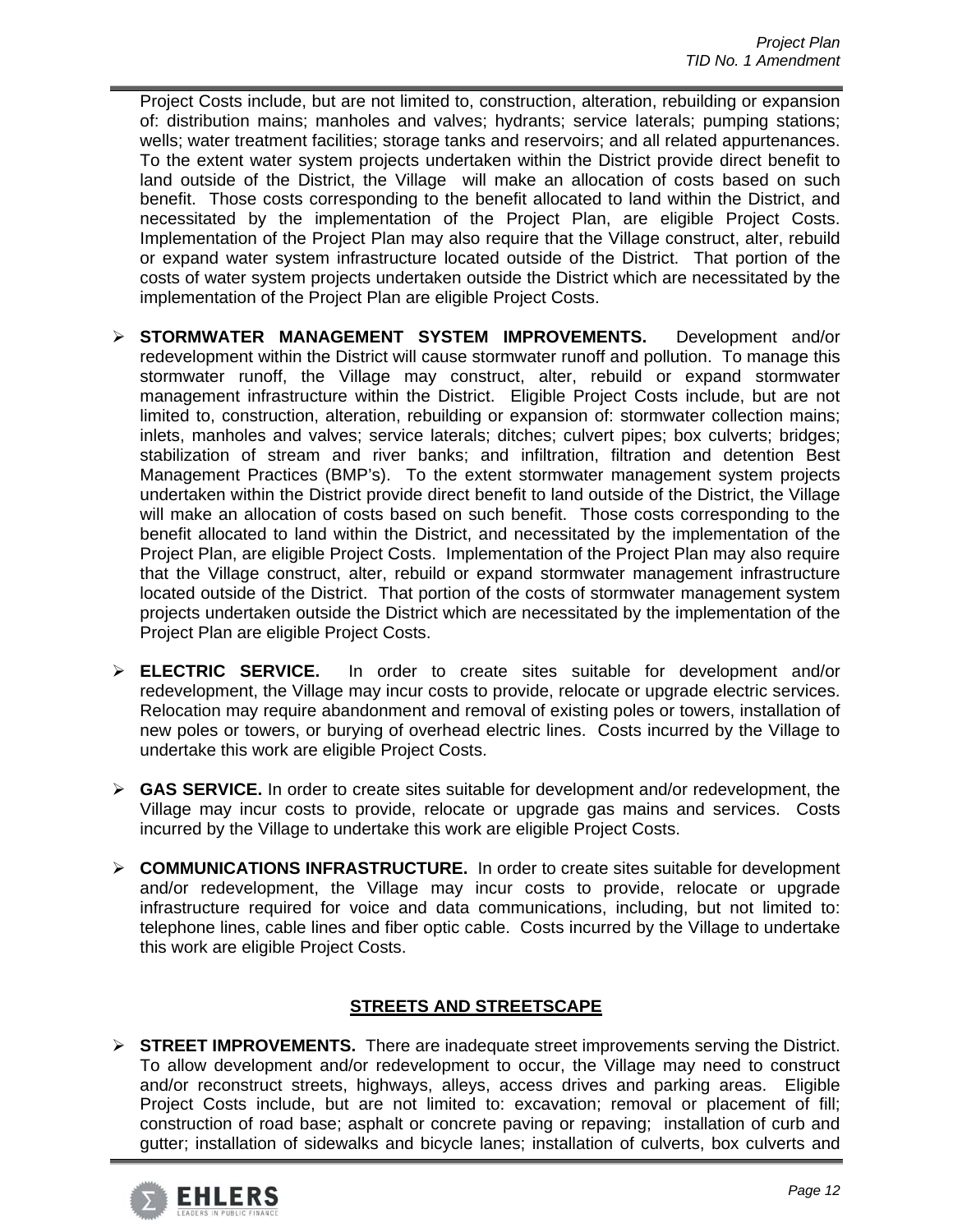bridges; rail crossings and signals; utility relocation, to include burying overhead utility lines; street lighting; installation of traffic control signage and traffic signals; pavement marking; right-of-way restoration; installation of retaining walls; and installation of fences, berms, and landscaping.

 **STREETSCAPING AND LANDSCAPING.** In order to attract development and/or redevelopment consistent with the objectives of this Plan, the Village may install amenities to enhance development sites, rights-of-way and other public spaces. These amenities include, but are not limited to: landscaping; lighting of streets, sidewalks, parking areas and public areas; installation of planters, benches, clocks, tree rings, trash receptacles and similar items; and installation of brick or other decorative walks, terraces and street crossings. These and any other similar amenities installed by the Village are eligible Project Costs.

# **CDA TYPE ACTIVITES**

- **CONTRIBUTION TO COMMUNITY DEVELOPMENT.** As provided for in Wisconsin Statues Sections 66.1105(2)(f)1.h and 66.1333(13), the Village may provide funds to its CDA to be used for administration, planning operations, and capital costs, including but not limited to real property acquisition, related to the purposes for which it was established in furtherance of any redevelopment or urban renewal project. Funds provided to the CDA for this purpose are eligible Project Costs.
- **REVOLVING LOAN/GRANT PROGRAM.** To encourage private redevelopment consistent with the objectives of this Plan, the Village, through its CDA, will provide loans and/or matching grants to eligible property owners in the District. Loan and/or matching grant recipients will be required to sign an agreement specifying the nature of the property improvements to be made. Eligible improvements will be those that are likely to improve the value of the property, enhance the visual appearance of the property and surrounding area, correct safety deficiencies, or as otherwise specified by the CDA in the program manual. Any funds returned to the CDA from the repayment of loans made are not considered revenues to the District, and will not be used to offset District Project Costs. Instead, these funds will be placed into a revolving loan fund and will continue to be used for the program purposes stated above. Any funds provided to the CDA for purposes of implementing this program are considered eligible Project Costs.

# **MISCELLANEOUS**

- **CASH GRANTS (DEVELOPMENT INCENTIVES).** The Village may enter into agreements with property owners, lessees, or developers of land located within the District for the purpose of sharing costs to encourage the desired kind of improvements and assure tax base is generated sufficient to recover Project Costs. No cash grants will be provided until the Village executes a developer agreement with the recipient of the cash grant. Any payments of cash grants made by the Village are eligible Project Costs.
- **PROJECTS OUTSIDE THE TAX INCREMENT DISTRICT.** Pursuant to Wisconsin Statutes Section 66.1105(2)(f)1.n, the Village may undertake projects within territory located within one-half mile of the boundary of the District provided that: 1) the project area is located within the Village's corporate boundaries and 2) the projects are approved by the Joint Review Board. The cost of projects completed outside the District pursuant to this section are eligible project costs, and may include any project cost that would otherwise be eligible if undertaken within the District. The Village intends to make the following project cost

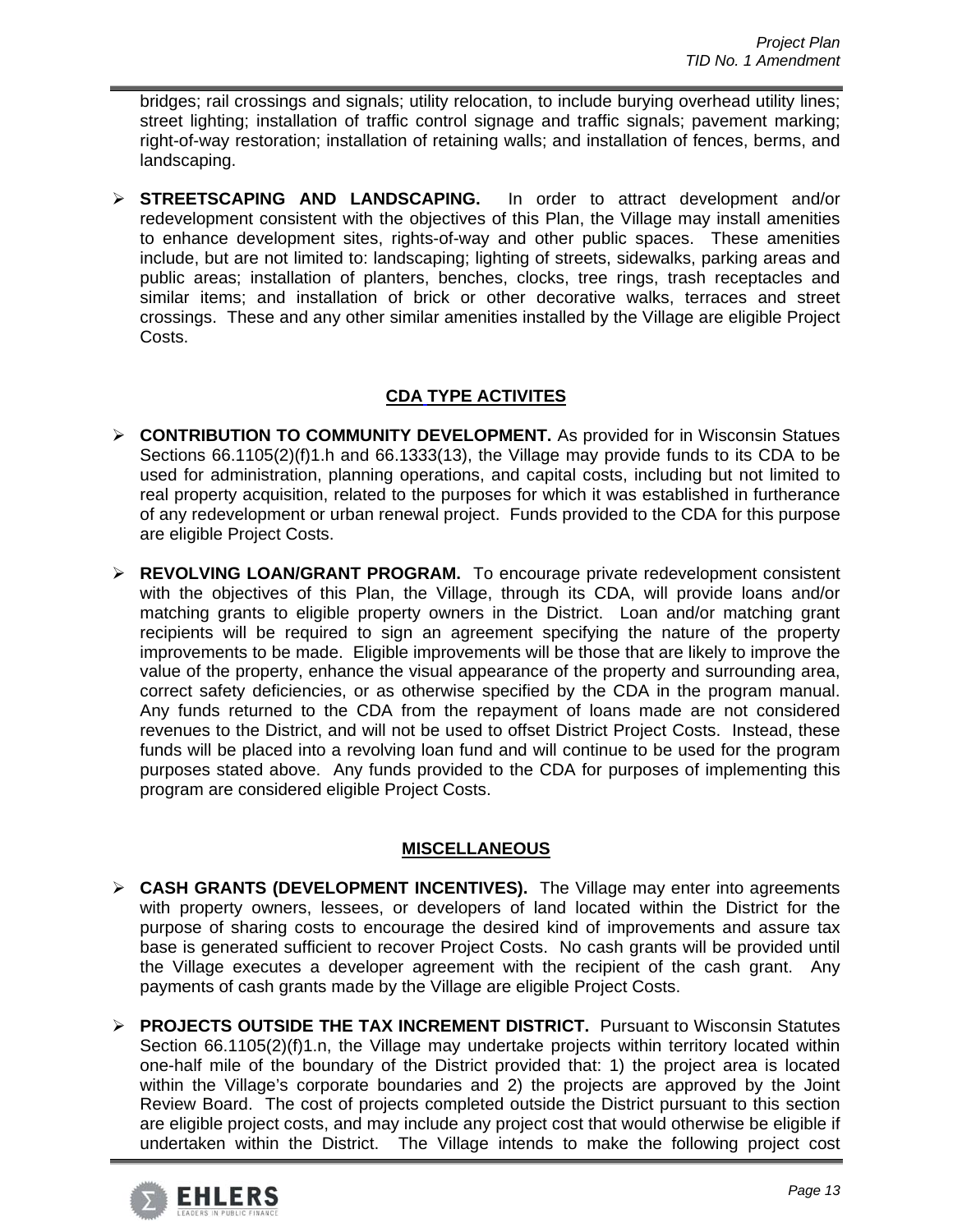expenditures outside the District: Parking lot/parking structure and facility improvements, environmental/green building enhancements including but not limited to solar panels, green building design, energy efficient controls, street improvements and utility improvements on Capital and Wilson Dr. and other areas within the area.

- **PROFESSIONAL SERVICE AND ORGANIZATIONAL COSTS.** The costs of professional services rendered, and other costs incurred, in relation to the creation, administration and termination of the District, and the undertaking of the projects contained within this Plan, are eligible Project Costs. Costs of recruiting developers, businesses and other entities that could assist with the implementation of this plan. Professional services include, but are not limited to: architectural; environmental; planning; engineering; legal, audit; financial; marketing services; and the costs of informing the public with respect to the creation of the District and the implementation of the Plan.
- **ADMINISTRATIVE COSTS.** The Village may charge to the District as eligible Project Costs reasonable allocations of administrative costs, including, but not limited to, employee salaries and benefits. Costs allocated will bear a direct connection to the time spent by Village employees in connection with the implementation of the Plan.
- **FINANCING COSTS.** Interest expense, debt issuance expenses, redemption premiums, and any other fees and costs incurred in conjunction with obtaining financing for projects undertaken under this Plan are eligible Project Costs.

With all projects the costs of engineering, design, survey, inspection, materials, construction, restoring property to its original condition, site preparation, legal and other consultant fees, testing, environmental studies, permits, updating Village of Shorewood ordinances and plans, judgments or claims for damages, and other expenses are included as Project Costs.

In the event any of the public works project expenditures are not reimbursable out of the special tax increment finance fund under Wisconsin Statute Section 66.1105, in the written opinion of nationally recognized bond counsel retained by the Village of Shorewood for such purpose or a court of record so rules in a final order, then such project or projects shall be deleted herefrom and the remainder of the projects hereunder shall be deemed the entirety of the projects for purposes of this Project Plan Amendment (this "Plan").

# **The Village of Shorewood reserves the right to implement only those projects that remain viable as the Plan period proceeds.**

Project Costs or any expenditures made, estimated to be made, or monetary obligations incurred or estimated to be incurred, by the Village and listed in this Plan or the original Project Plan. To the extent the costs benefit the Village of Shorewood outside the District, a proportionate share of the cost is not a project cost. Costs identified in this Plan are preliminary estimates made prior to design considerations and are subject to change after planning is completed. Proration of costs in the Plan are also estimates and subject to change based upon implementation, future assessment policies and user fee adjustments. Project Costs will be diminished by any income, special assessments or other revenues, including user fees or charges, other than tax increments, received or reasonably expected to be received by the Village in connection with the implementation of this Plan.

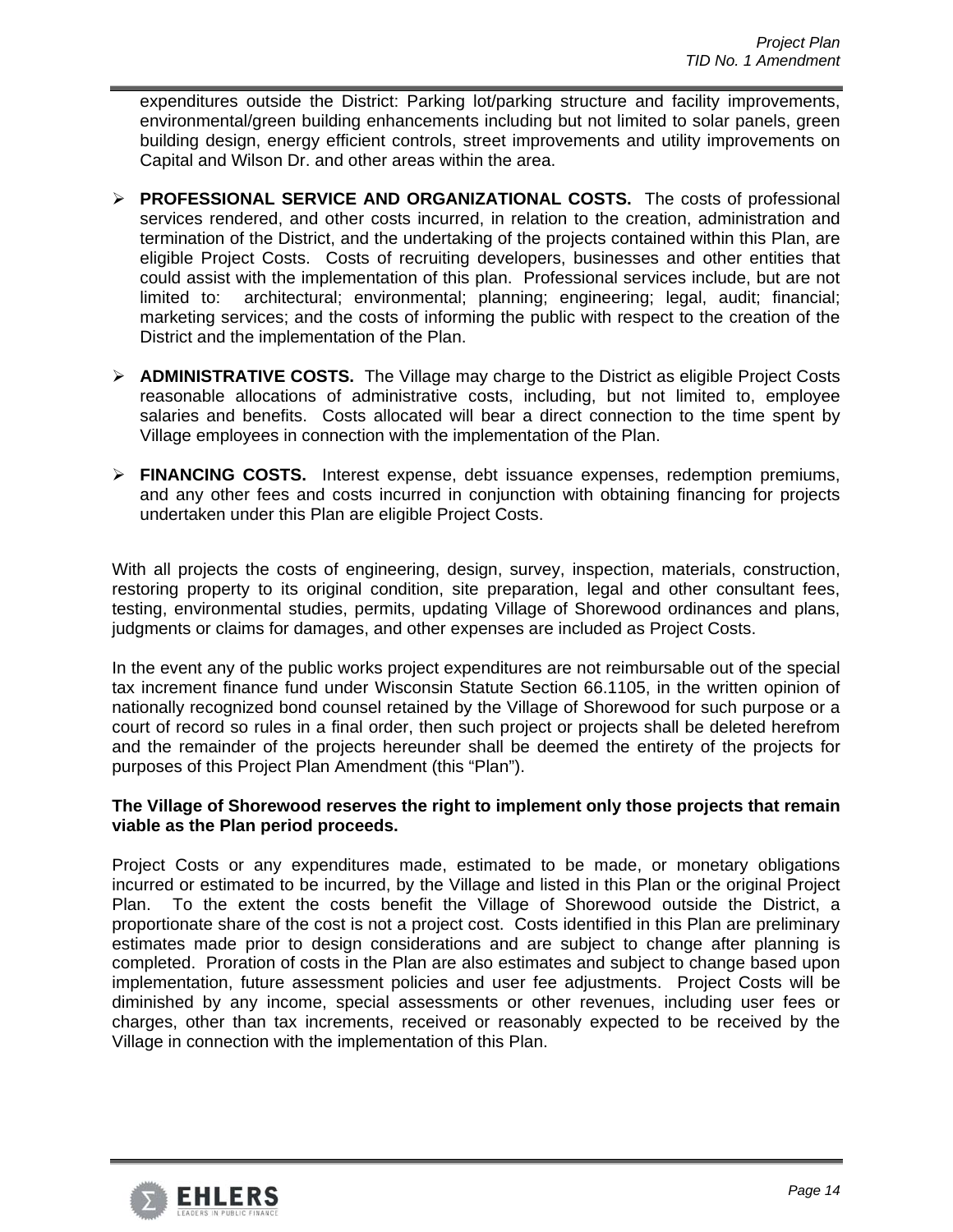# **LOCATION OF PUBLIC IMPROVEMENTS AND USES 7**

| Public Parking:         | Within $\frac{1}{2}$ Mi in TID 4 area as well as throughout district as needed. |
|-------------------------|---------------------------------------------------------------------------------|
| Development Assistance: | <b>Throughout District.</b>                                                     |
| Road Improvements:      | Throughout District and on Wilson Drive within 1/2 Mile of District.            |
| Facade Improvements:    | <b>Throughout District</b>                                                      |

Public Infrastructure Improvements: Throughout District. & within 1/2 Mi. on Wilson Drive. (Utilities, Streetscape)

(Map Available from Village.)

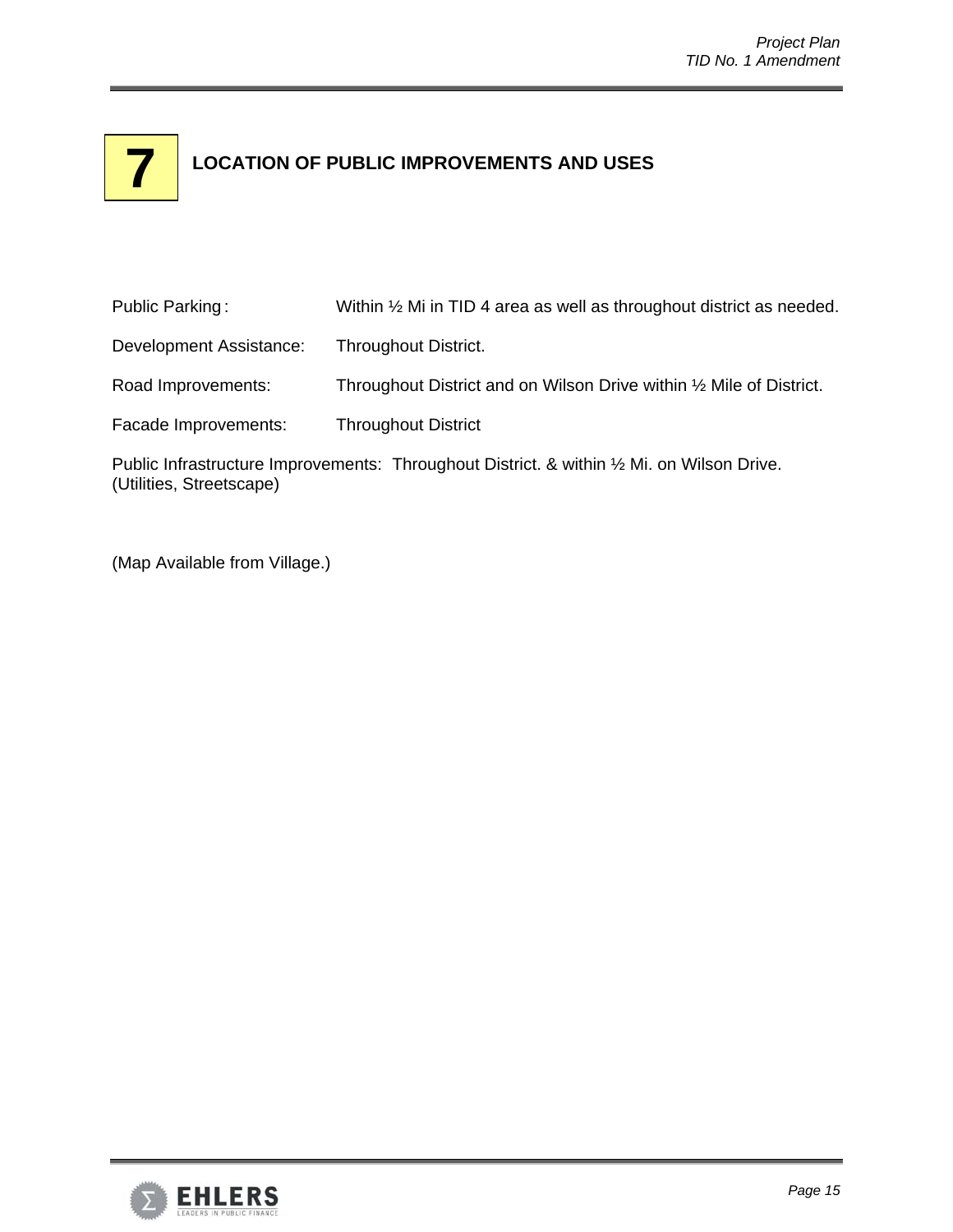# **8**

# **DETAILED LIST OF ADDITIONAL AND/OR UPDATED PROJECT COSTS**

This Section contains information relative to the specific projects and expenditures that the Village anticipates it will undertake within the District during the remainder of the expenditure period. In addition, included for reference purposes, is a listing of the project cost estimates for the original District, and the current status of their implementation. As part of this Amendment, the Village is also modifying the project cost estimates for the original District area to add additional projects. Details with respect to the added projects can also be found within this Section.

All costs are based on 2011 prices and are preliminary estimates. The Village reserves the right to increase these costs to reflect inflationary increases and other uncontrollable circumstances between 2011 and the time of construction. However, for increases in excess of 25% over the cost of inflation of total Project Costs, the Village would pursue an amendment to the Plan in accordance with the amendment procedures specified in Section 66.1105(4)(h) of the Wisconsin Statutes, which include review by the Joint Review Board. The Village also reserves the right to increase certain Project Costs to the extent others are reduced or not implemented, without amending the Plan. The tax increment allocation is preliminary and is subject to adjustment based upon the implementation of the Plan.

**This Plan is not meant to be a budget, nor an appropriation of funds for specific projects, but a framework within which to manage projects. All costs included in the Plan are estimates based on best information available. The Village retains the right to delete projects or change the scope and/or timing of projects implemented as they are individually authorized by the Village Board, without further amending this Plan.** 

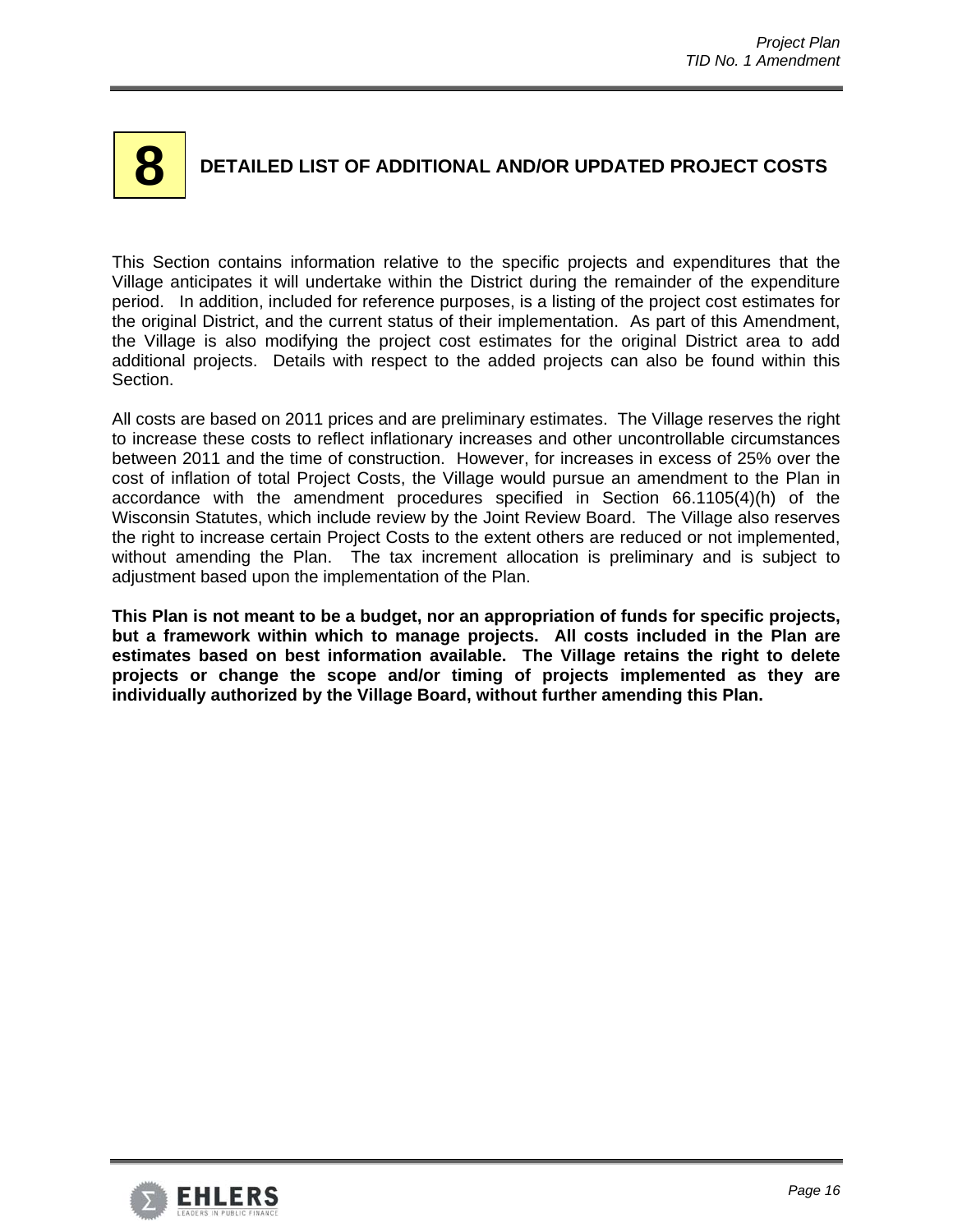# *ACTUAL PROJECT COSTS FROM CREATION THROUGH DECEMBER 31, 2010*

#### **VILLAGE OF SHOREWOOD** TAX INCREMENTAL DISTRICT NO. 1

#### DETAILED SCHEDULE OF CAPITAL EXPENDITURES

From Date of Creation Through December 31, 2010

|                                                                     |   | 1994 to<br>2009      | 2010              | Total<br><b>From Date</b><br>of Creation |                     |    | Project<br>Plan<br>Estimate |
|---------------------------------------------------------------------|---|----------------------|-------------------|------------------------------------------|---------------------|----|-----------------------------|
| <b>Capital Expenditures</b><br><b>Oakland Avenue reconstruction</b> | Ś |                      | \$                | $\mathsf{S}$                             |                     |    |                             |
| <b>Capital Drive Reconstruction</b>                                 |   | 2,678,966<br>168,697 | 15,829<br>245,174 |                                          | 2,694,795           | \$ | 1,170,000                   |
| <b>Street amenities</b>                                             |   | 2,664,251            | 2,517,302         |                                          | 413,871             |    | 650,000                     |
| Public plazas                                                       |   |                      | 53,317            |                                          | 5,181,553<br>53,317 |    | 1,786,000                   |
| Urban landscaping                                                   |   | 49,113               |                   |                                          | 49,113              |    | 200,000<br>25,000           |
| Traffic signals and signs                                           |   | 323,233              |                   |                                          | 323,233             |    | 200,000                     |
| Specialized maintenance equipment                                   |   | 79,997               |                   |                                          | 79,997              |    | 80,000                      |
| Demolition, alteration, or remodeling                               |   | 676,880              |                   |                                          | 676,880             |    |                             |
| <b>Environmental remediation costs</b>                              |   | 91,238               |                   |                                          | 91,238              |    | 65,000                      |
| Land purchase                                                       |   | 1,759,213            |                   |                                          |                     |    | 20,000                      |
| Clearing and grading of land                                        |   |                      |                   |                                          | 1,759,213           |    | 1,155,000                   |
| Real property assembly, demolition                                  |   |                      |                   |                                          |                     |    | 30,000                      |
| Bridge replacement                                                  |   | 65,746               | 162,350           |                                          | 228,096             |    | 6,601,353<br>250,000        |
| Parking facilities construction                                     |   | 8,680                |                   |                                          | 8,680               |    | 1,585,000                   |
| Improvements                                                        |   |                      |                   |                                          |                     |    |                             |
| Façade program                                                      |   | 739,902              | 164,000           |                                          | 903,902             |    | 226,647                     |
| Incentive program                                                   |   |                      |                   |                                          |                     |    |                             |
| Comprehensive parking study                                         |   |                      |                   |                                          |                     |    | 300,000                     |
| Development incentives (developer/tenants)                          |   | 43,722               | 920,000           |                                          | 963,722             |    | 120,000                     |
| Intermunicipal contributions                                        |   | 104,748              |                   |                                          |                     |    | 1,322,000                   |
| <b>Tenant build-out incentives</b>                                  |   |                      | 450,683           |                                          | 104,748             |    | 105,000                     |
|                                                                     |   |                      |                   |                                          | 450,683             |    | 100,000                     |
| <b>Total Capital Expenditures</b>                                   |   | 9,454,386            | 4,528,655         |                                          | 13,983,041          |    | 15,991,000                  |
| <b>Professional Fees</b>                                            |   | 272,946              |                   |                                          | 272,946             |    | 900,000                     |
| Administration                                                      |   | 564,360              | 68,765            |                                          | 633,125             |    | 257,000                     |
| Planning, legal and consulting                                      |   | 1,330,396            | 110,174           |                                          | 1,440,570           |    |                             |
| <b>Relocation costs</b>                                             |   | 134,707              |                   |                                          | 134,707             |    | 80,000                      |
| Developer & Business Recruitment                                    |   | 48,800               | 48,986            |                                          | 97,786              |    |                             |
| Principal on bond anticipation note                                 |   | 9,315,000            |                   |                                          | 9,315,000           |    |                             |
| Principal on long-term debt                                         |   | 1,339,000            | 335,000           |                                          | 1,674,000           |    |                             |
| Principal on capital lease                                          |   | 2,965,000            |                   |                                          | 2,965,000           |    |                             |
| Interest and fiscal charges                                         |   | 2,374,911            | 370,779           |                                          | 2,745,690           |    |                             |
| Debt issuance costs and discounts                                   |   | 181,871              | 106,544           |                                          | 288,415             |    |                             |
| Transfer out                                                        |   | 67,700               | 10,000            |                                          | 77,700              |    |                             |
| <b>TOTALS</b>                                                       |   | 28,049,077           | \$5,578,903       | \$                                       | 33,627,980          | S  | 17,228,000                  |
| Project Costs less Debt                                             |   |                      |                   |                                          | 16,639,875          | \$ | 588,125                     |
|                                                                     |   |                      |                   |                                          |                     |    | Page 1                      |

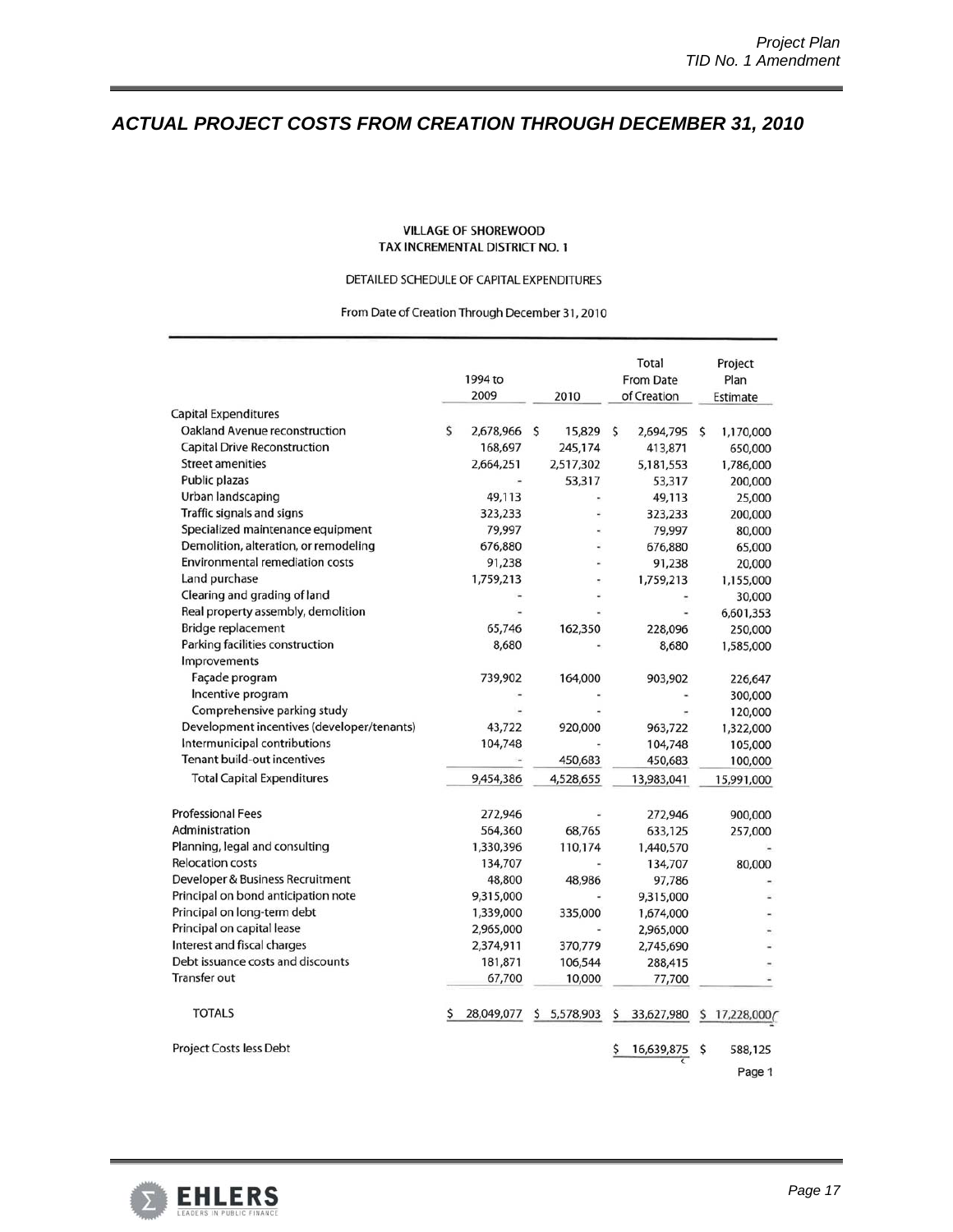# *PROPOSED TIF PROJECT COST ESTIMATES*

| Shorewood                           | <b>Tax Increment District No. 1</b><br><b>List of Additional Projects</b> | Village of Shorewood, WI |                 | <b>EHLERS</b><br>LEADERS IN PUBLIC FINANCE |  |  |
|-------------------------------------|---------------------------------------------------------------------------|--------------------------|-----------------|--------------------------------------------|--|--|
|                                     | <b>Phase I</b>                                                            | <b>Phase II &amp;III</b> | <b>Phase IV</b> | <b>Phase V</b>                             |  |  |
|                                     | 2011                                                                      | 2012 & 2013              | 2014            | 2016                                       |  |  |
| <b>Projects</b>                     |                                                                           |                          |                 |                                            |  |  |
| Public Improvements                 | 1,300,000                                                                 |                          | 600,000         |                                            |  |  |
| Business Assistance/Loan Program    | 450,000                                                                   | 150,000                  |                 |                                            |  |  |
| Façade improvements                 |                                                                           | 400,000                  |                 |                                            |  |  |
| Redevelopment Projects              |                                                                           | 5,400,000                | 900,000         |                                            |  |  |
| Loan Program Permanent Funding      |                                                                           |                          |                 | 1,000,000                                  |  |  |
| <b>Subtotal Needed for Projects</b> | 1,750,000                                                                 | 5,950,000                | 1,500,000       | 1,000,000                                  |  |  |
|                                     |                                                                           |                          |                 |                                            |  |  |

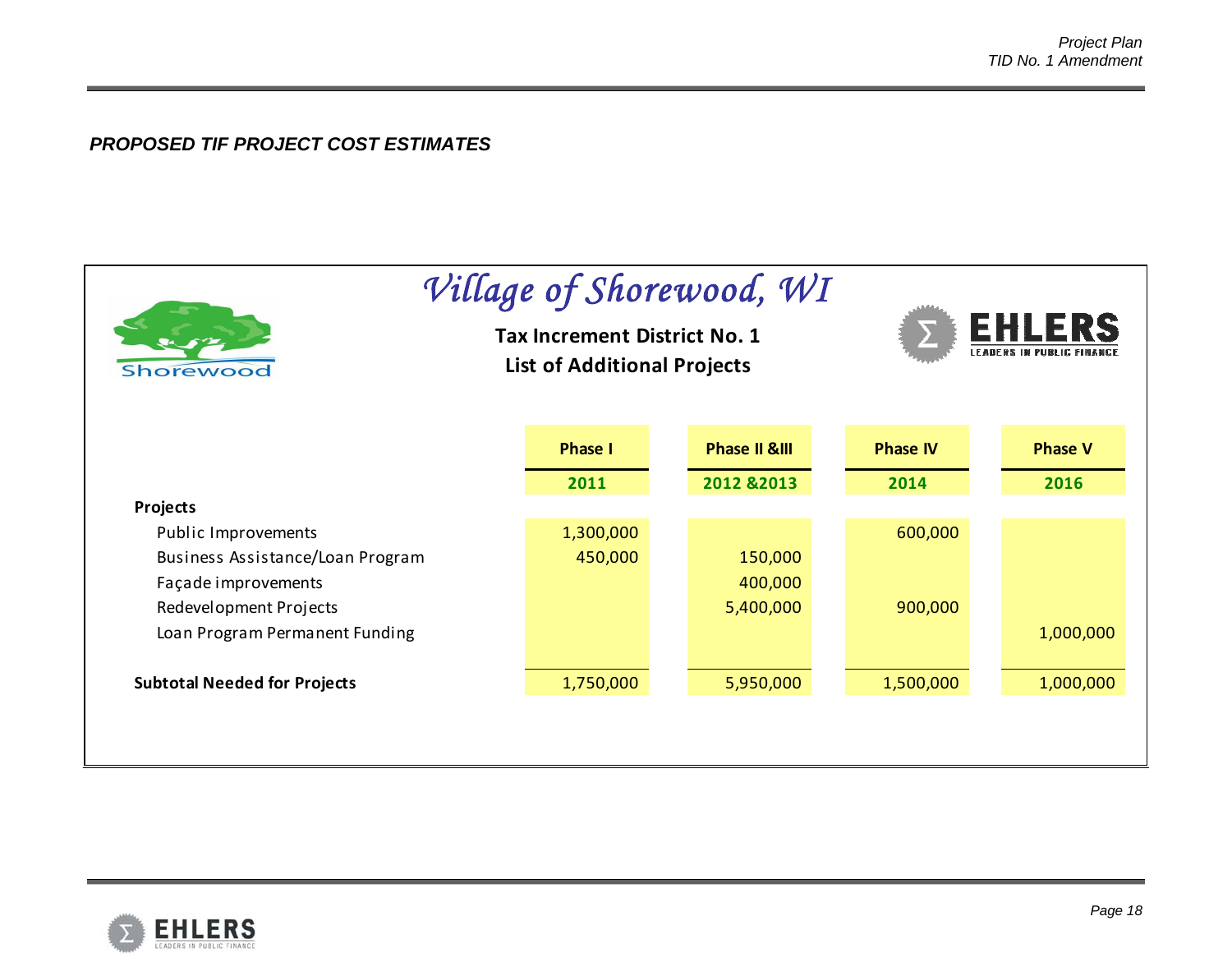# **9 ECONOMIC FEASIBILITY STUDY & A DESCRIPTION OF THE METHODS**<br>**9** OF FINANCING AND THE TIME WHEN SUCH COSTS OR MONETARY **OF FINANCING AND THE TIME WHEN SUCH COSTS OR MONETARY OBLIGATIONS RELATED THERETO ARE TO BE INCURRED**

**T**his amendment modifies the specific projects and expenditures that the Village anticipates it will undertake within the District during the remainder of the expenditure period.

The information and exhibits contained within this Section demonstrate that the District, as proposed to be amended, will remain economically feasible insofar as:

- The Village has available to it the means to secure the necessary financing required to accomplish the remaining projects contained within this Plan. A listing of "Available Financing Methods" follows.
- The Village expects to complete the remaining projects in one or more phases, and can adjust the timing of implementation as needed to coincide with the pace of private development. A discussion of the phasing and projected timeline for project completion is discussed under "Plan Implementation" within this Section. A table identifying the financing method for each phase and the time at which that financing is expected to incur is included.
- The development anticipated to occur as a result of the continued implementation of this Plan will generate sufficient tax increments to pay for the cost of the projects. Within this Section are tables identifying: 1) the development expected to occur, 2) an updated projection of tax increments to be collected resulting from that development and other economic growth within the District, and 3) an updated cash flow model demonstrating that the projected tax increment collections and all other revenues available to the District will be sufficient to pay all Project Costs.

# *AVAILABLE FINANCING METHODS*

Implementation of this Plan will require that the Village issue obligations to provide direct or indirect financing for the Projects to be undertaken. The following is a list of the types of obligations the Village may choose to utilize.

# General Obligation (G.O.) Bonds or Notes

The Village may issue G.O. Bonds or Notes to finance the cost of Projects included within this Plan. Wisconsin Statutes limit the principal amount of G.O. debt that a community may have outstanding at any point in time to an amount not greater than five-percent of its total equalized value (including increment values). The tables on page 22 provide a calculation of the Village's current and projected G.O. debt capacity. Tables 1 and 2 project, respectively, the Village's equalized value, and the full faith and credit borrowing capacity of the Village. Equalized valuation projections were made using two methods. The first projects future valuation of the Village using the average annual percentage of valuation growth experienced between 2006 and 2010. This method is identified as the percentage method. The second method projects the future valuation based upon the average annual increment between2006 and 2010. This

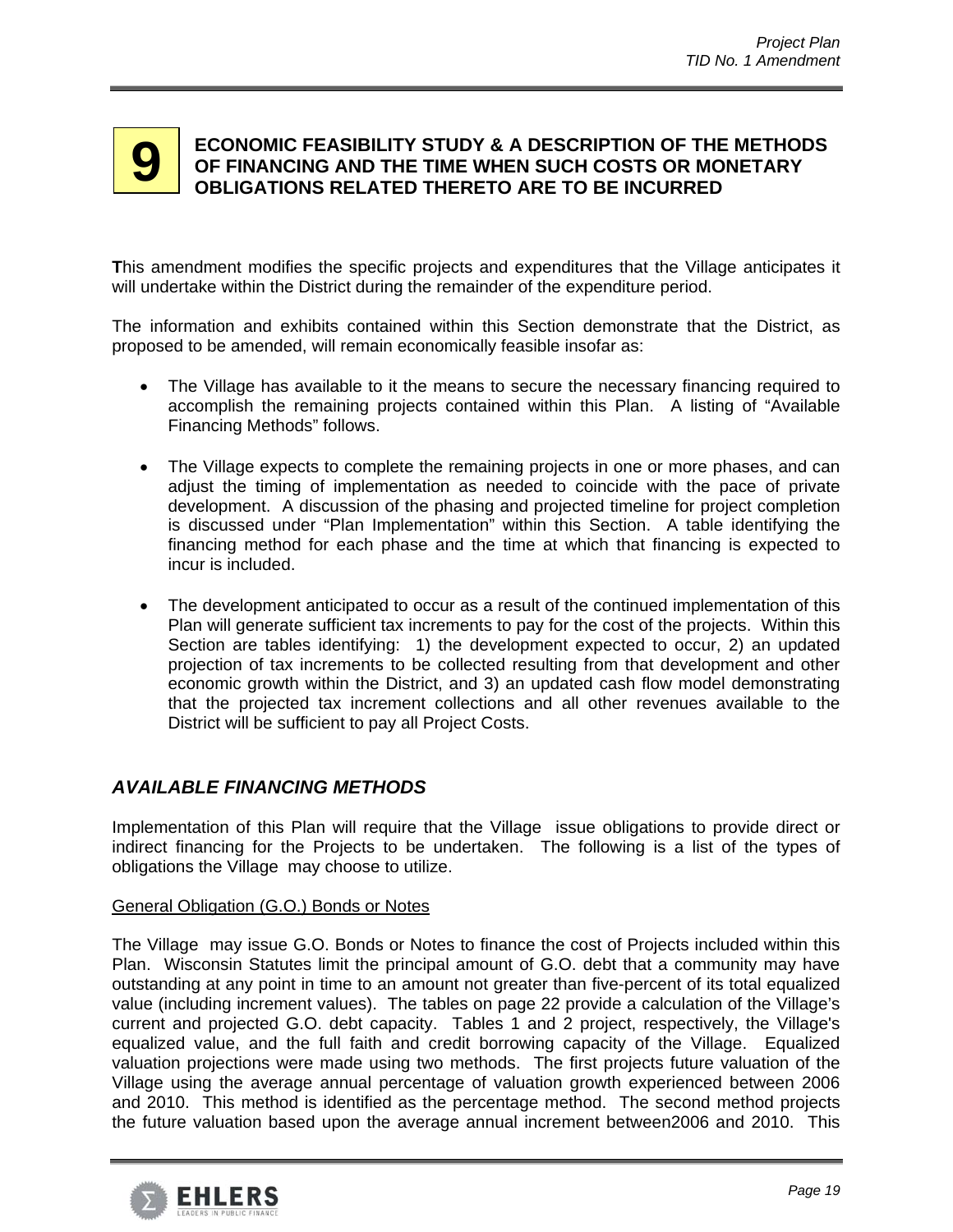method is identified as the straight-line method. Table 2 projects the G.O. borrowing capacity of the Village utilizing the straight-line valuation projection and considering the existing debt of the Village, demonstrating that the Village will have sufficient G.O. debt capacity during the implementation period of the District to finance projects using this method if it chooses.

## Bonds Issued to Developers ("Pay as You Go" Financing)

The Village may issue a bond or other obligation to one or more developers who provide financing for projects included in this Plan. Repayment of the amounts due to the developer under the bonds or other obligations are limited to an agreed percentage of the available annual tax increments collected that result from the improvements made by the developer. To the extent the tax increments collected are insufficient to make annual payments, or to repay the entire obligation over the life of the District, the Village's obligation is limited to not more than the agreed percentage of the actual increments collected. Bonds or other obligations issued to developers in this fashion are not general obligations of the Village and therefore do not count against the Village's borrowing capacity.

### Tax Increment Revenue Bonds

The Village has the authority to issue revenue bonds secured by the tax increments to be collected. These bonds may be issued directly by the Village, or as a Lease Revenue Bond by its Community Development Authority (CDA). Tax Increment Revenue Bonds and Lease Revenue Bonds are not general obligations of the Village and therefore do not count against the Village's borrowing capacity. To the extent tax increments collected are insufficient to meet the annual debt service requirements of the revenue bonds, the Village may be subject to either a permissive or mandatory requirement to appropriate on an annual basis a sum equal to the actual or projected shortfall.

### Utility Revenue Bonds

The Village can issue revenue bonds to be repaid from revenues of the sewer and/or water systems, including revenues paid by the Village that represent service of the system to the Village. There is neither a statutory nor constitutional limitation on the amount of revenue bonds that can be issued, however, water rates are controlled by the Wisconsin Public Service Commission and the Village must demonstrate to bond underwriters its ability to repay revenue debt with the assigned rates. To the extent the Village utilizes utility revenues other than tax increments to repay a portion of the bonds, the Village must reduce the total eligible Project Costs in an equal amount.

### Special Assessment "B" Bonds

The Village has the ability to levy special assessments against benefited properties to pay part of the costs for street, curb, gutter, sewer, water, storm sewers and other infrastructure. In the event the Village determines that special assessments are appropriate, the Village can issue special assessment B bonds pledging revenues from special assessment installments to the extent assessment payments are outstanding. These bonds are not counted against the Village's G.O. debt limit. If special assessments are levied, the Village must reduce the total eligible Project Costs under this Plan in an amount equal to the total collected.

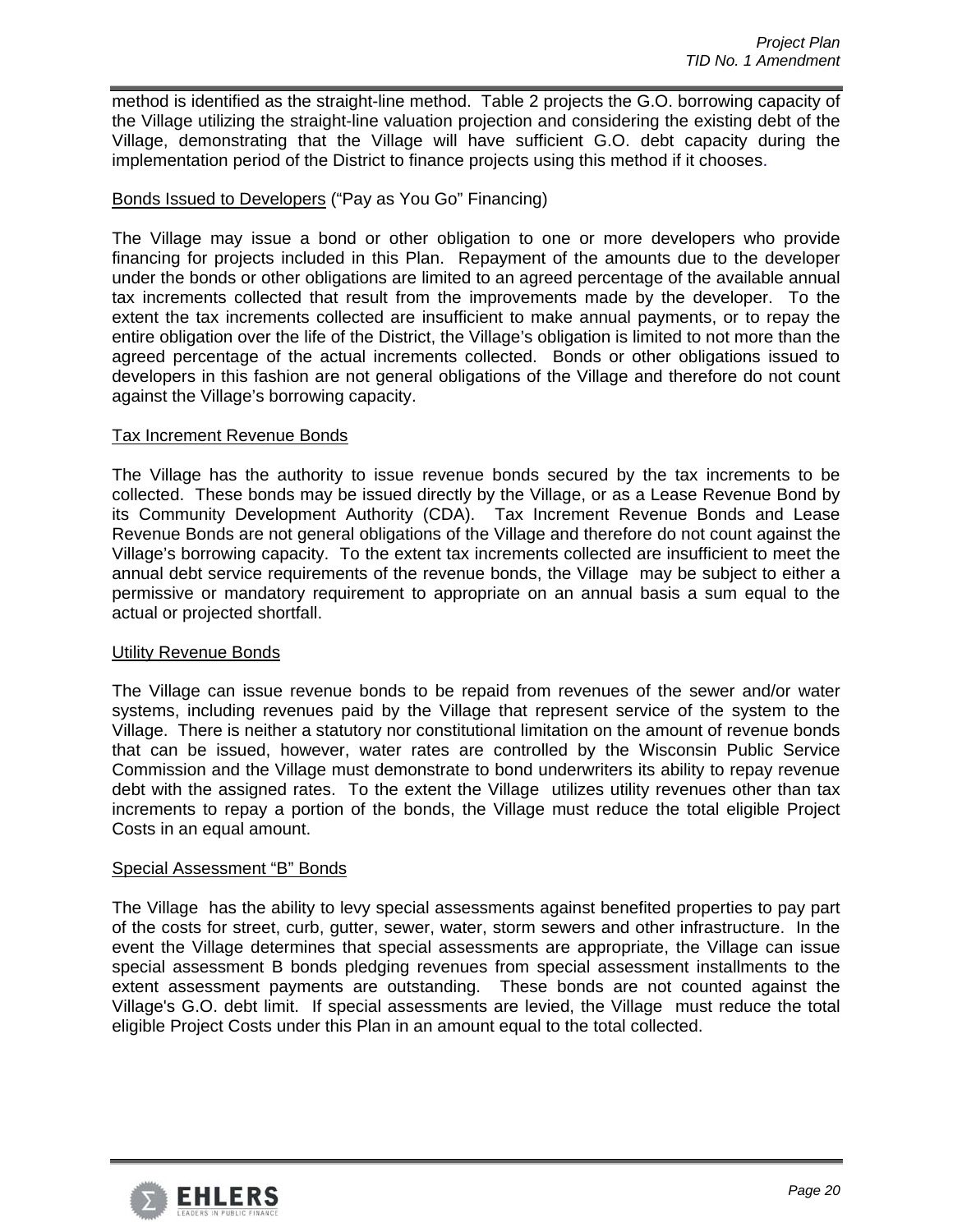# *EQUALIZED VALUATION PROJECTION*

|               |                                                                            | Village of Shorewood, WI<br>Projection of General Obligation Debt Borrowing Capacity |                             |                                |                          |  |  |  |  |  |  |  |  |
|---------------|----------------------------------------------------------------------------|--------------------------------------------------------------------------------------|-----------------------------|--------------------------------|--------------------------|--|--|--|--|--|--|--|--|
|               | Table 1 - Projection of Growth in Equalized Value (TID IN)                 |                                                                                      |                             |                                |                          |  |  |  |  |  |  |  |  |
|               | ----PERCENTAGE METHOD----                                                  |                                                                                      |                             |                                | --STRAIGHT LINE METHOD-- |  |  |  |  |  |  |  |  |
|               | <b>HISTORICAL DATA</b>                                                     |                                                                                      |                             |                                |                          |  |  |  |  |  |  |  |  |
| 2006          | 1,458,604,600                                                              |                                                                                      | 2006                        | 1,458,604,600                  |                          |  |  |  |  |  |  |  |  |
| 2007          | 1,497,125,900                                                              |                                                                                      | 2007                        | 1,497,125,900                  |                          |  |  |  |  |  |  |  |  |
| 2008          | 1,492,579,200                                                              |                                                                                      | 2008                        | 1,492,579,200                  |                          |  |  |  |  |  |  |  |  |
| 2009          | 1,525,289,600                                                              |                                                                                      | 2009                        | 1,525,289,600                  |                          |  |  |  |  |  |  |  |  |
| 2010          | 1,437,686,900                                                              | $-0.36%$                                                                             | 2010                        | 1,437,686,900                  | $-5,229,425$             |  |  |  |  |  |  |  |  |
|               |                                                                            |                                                                                      | <b>PROJECTED VALUATIONS</b> |                                |                          |  |  |  |  |  |  |  |  |
|               |                                                                            |                                                                                      |                             |                                |                          |  |  |  |  |  |  |  |  |
| 2011          | 1,432,532,470                                                              | $-0.36%$                                                                             | 2011                        | 1,432,457,475                  | $-0.36%$                 |  |  |  |  |  |  |  |  |
| 2012          | 1,427,396,519                                                              | $-0.36%$                                                                             | 2012                        | 1,427,228,050                  | $-0.37%$                 |  |  |  |  |  |  |  |  |
| 2013          | 1,422,278,982                                                              | $-0.36%$                                                                             | 2013                        | 1,421,998,625                  | $-0.37%$                 |  |  |  |  |  |  |  |  |
| 2014<br>2015  | 1,417,179,793                                                              | $-0.36%$<br>$-0.36%$                                                                 | 2014<br>2015                | 1,416,769,200<br>1,411,539,775 | $-0.37%$<br>$-0.37%$     |  |  |  |  |  |  |  |  |
| 2016          | 1,412,098,885<br>1,407,036,193                                             | $-0.36%$                                                                             | 2016                        | 1,406,310,350                  | $-0.37%$                 |  |  |  |  |  |  |  |  |
| 2017          | 1,401,991,653                                                              | $-0.36%$                                                                             | 2017                        | 1,401,080,925                  | $-0.37%$                 |  |  |  |  |  |  |  |  |
| 2018          | 1,396,965,198                                                              | $-0.36%$                                                                             | 2018                        | 1,395,851,500                  | $-0.37%$                 |  |  |  |  |  |  |  |  |
| 2019          | 1,391,956,764                                                              | $-0.36%$                                                                             | 2019                        | 1,390,622,075                  | $-0.37%$                 |  |  |  |  |  |  |  |  |
|               | Table 2 - Projection of G.O. Debt Capacity (Based on Straight Line Method) |                                                                                      |                             |                                | <b>NET</b>               |  |  |  |  |  |  |  |  |
| <b>BUDGET</b> | <b>EQUALIZED</b>                                                           | <b>GROSS DEBT</b>                                                                    |                             | <b>DEBT</b>                    | <b>BORROWING</b>         |  |  |  |  |  |  |  |  |
| <b>YEAR</b>   | <b>VALUE</b>                                                               | LIMIT                                                                                |                             | <b>BALANCE</b>                 | <b>CAPACITY</b>          |  |  |  |  |  |  |  |  |
| 2011          | 1,437,686,900                                                              | 71,884,345                                                                           |                             | 23,154,176                     | 48,730,169               |  |  |  |  |  |  |  |  |
| 2012          | 1,432,457,475                                                              | 71,622,874                                                                           |                             | 21,698,322                     | 49,924,552               |  |  |  |  |  |  |  |  |
| 2013          | 1,427,228,050                                                              | 71,361,403                                                                           |                             | 19,949,497                     | 51,411,905               |  |  |  |  |  |  |  |  |
| 2014          | 1,421,998,625                                                              | 71,099,931                                                                           |                             | 18,062,579                     | 53,037,352               |  |  |  |  |  |  |  |  |
| 2015          | 1,416,769,200                                                              | 70,838,460                                                                           |                             | 16,192,486                     | 54,645,974               |  |  |  |  |  |  |  |  |
| 2016          | 1,411,539,775                                                              | 70,576,989                                                                           |                             | 14,070,255                     | 56,506,734               |  |  |  |  |  |  |  |  |
| 2017          | 1,406,310,350                                                              | 70,315,518                                                                           |                             | 11,765,259                     | 58,550,258               |  |  |  |  |  |  |  |  |
| 2018          | 1,401,080,925                                                              | 70,054,046                                                                           |                             | 9,432,405                      | 60,621,641<br>62,800,963 |  |  |  |  |  |  |  |  |
| 2019<br>2020  | 1,395,851,500<br>1,390,622,075                                             | 69,792,575<br>69,531,104                                                             |                             | 6,991,612<br>5,470,000         | 64,061,104               |  |  |  |  |  |  |  |  |
| 2021          | 1,385,392,650                                                              | 69,269,633                                                                           |                             | 3,860,000                      | 65,409,633               |  |  |  |  |  |  |  |  |
| 2022          | 1,380,163,225                                                              | 69,008,161                                                                           |                             | 2,125,000                      | 66,883,161               |  |  |  |  |  |  |  |  |
| 2023          | 1,374,933,800                                                              | 68,746,690                                                                           |                             | 505,000                        | 68,241,690               |  |  |  |  |  |  |  |  |
| 2024          | 1,369,704,375                                                              | 68,485,219                                                                           |                             | 345,000                        | 68,140,219               |  |  |  |  |  |  |  |  |
| 2025          | 1,364,474,950                                                              | 68,223,748                                                                           |                             | 175,000                        | 68,048,748               |  |  |  |  |  |  |  |  |
| 2026          | 1,359,245,525                                                              | 67,962,276                                                                           |                             |                                | 67,962,276               |  |  |  |  |  |  |  |  |
| 2027          | 1,354,016,100                                                              | 67,700,805                                                                           |                             |                                | 67,700,805               |  |  |  |  |  |  |  |  |
| 2028          | 1,348,786,675                                                              | 67,439,334                                                                           |                             |                                | 67,439,334               |  |  |  |  |  |  |  |  |
| 2029          | 1,343,557,250                                                              | 67,177,863                                                                           |                             |                                | 67,177,863               |  |  |  |  |  |  |  |  |
| 2030          | 1,338,327,825                                                              | 66,916,391                                                                           |                             |                                | 66,916,391               |  |  |  |  |  |  |  |  |
|               |                                                                            | 66,654,920                                                                           |                             |                                | 66,654,920               |  |  |  |  |  |  |  |  |
|               |                                                                            |                                                                                      |                             |                                |                          |  |  |  |  |  |  |  |  |
| 2031<br>2032  | 1,333,098,400<br>1,327,868,975                                             | 66,393,449                                                                           |                             |                                | 66,393,449               |  |  |  |  |  |  |  |  |

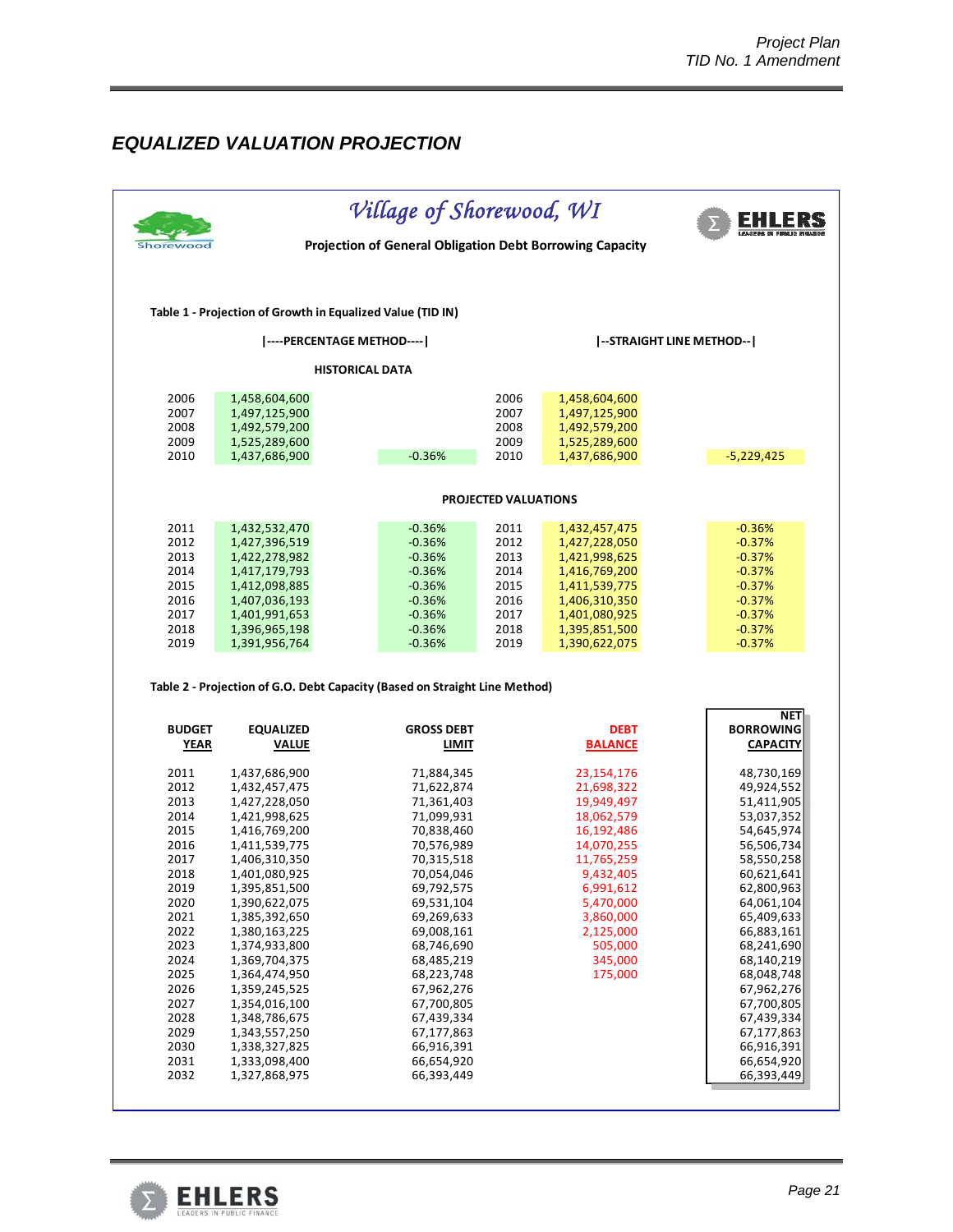# *PLAN IMPLEMENTATION*

Projects identified will provide the necessary anticipated governmental services and/or development incentives to the district. It is anticipated these expenditures will be made during 2011. However, public debt and expenditures should be made at the pace private development occurs to assure increment is sufficient to cover expenses. The order in which expenditures are made should be adjusted in accordance with development and execution of developer agreements. The Village reserves the right to alter the implementation of this Plan to accomplish this objective. In any event, all additional Project Costs are to be incurred within the period specified in Section 66.1105(6)(am) of the Wisconsin Statutes.

It is anticipated developer agreements between the Village and property owners will be in place prior to major public expenditures. These agreements can provide for development guarantees or a payment in lieu of development. To further assure contract enforcement these agreements might include levying of special assessments against benefited properties.

The order in which expenditures are made should be adjusted in accordance with development and execution of developer agreements. The Village reserves the right to alter the implementation of this Plan to accomplish this objective.

Interest rates projected are based on current market conditions. Municipal interest rates are subject to constantly changing market conditions. In addition, other factors such as the loss of tax-exempt status of municipal bonds or broadening the purpose of future tax-exempt bonds would affect market conditions. Actual interest expense will be determined once the methods of financing have been approved and securities issued.

**If financing as outlined in this Plan proves unworkable, the Village of Shorewood reserves the right to use alternate financing solutions for the projects as they are implemented.** 

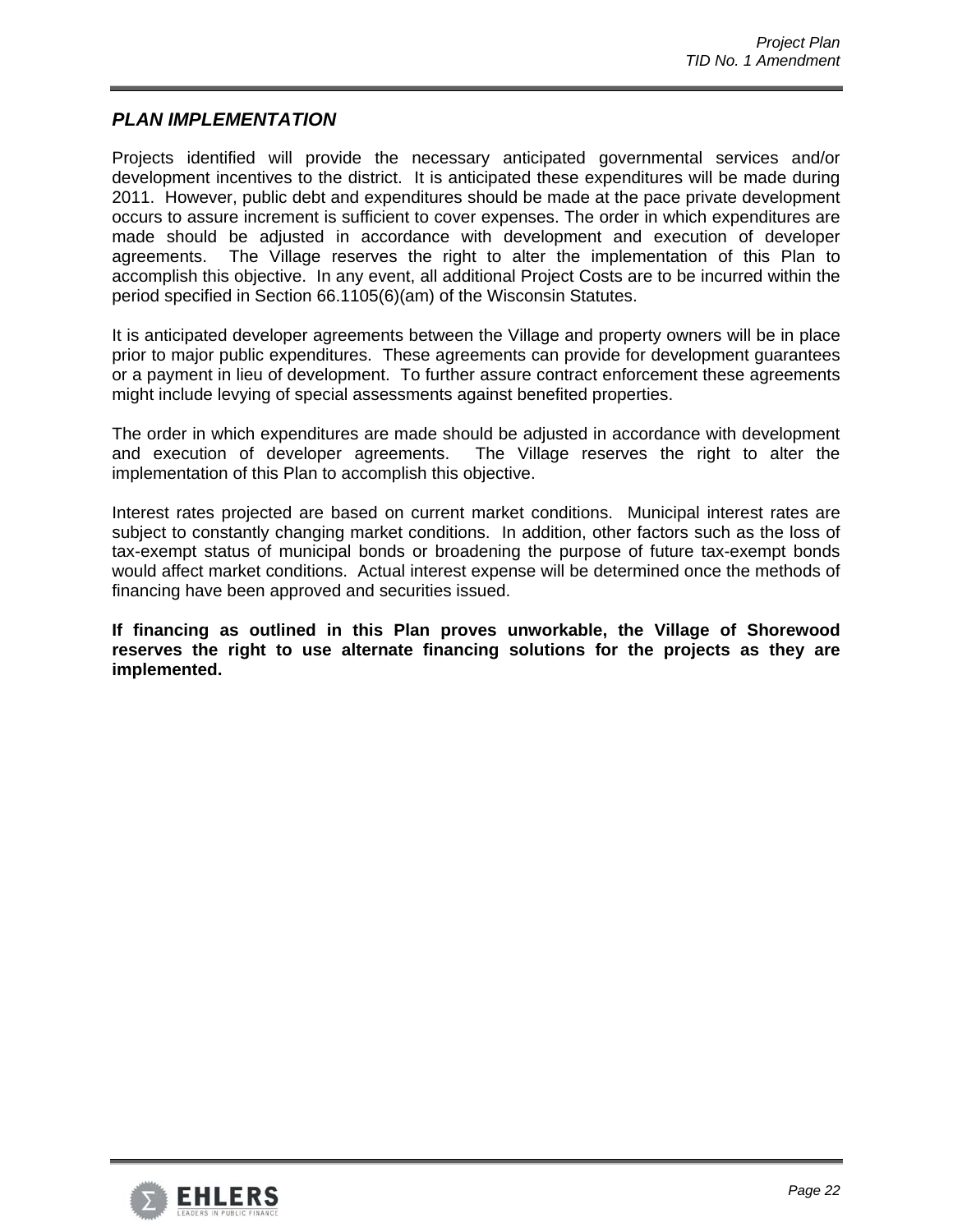# *IMPLEMENTATION & FINANCING TIMELINE*

| Shorewoo                            |                     | Village of Shorewood, WI<br>Tax Increment District No. 1<br><b>Estimated Additional Project Costs &amp; Financing Plan</b> |                  | <b>EHLERS</b>       |                               |
|-------------------------------------|---------------------|----------------------------------------------------------------------------------------------------------------------------|------------------|---------------------|-------------------------------|
|                                     | <b>Bank Note</b>    | <b>Bank Note</b>                                                                                                           | <b>Bank Note</b> | <b>Bank Note</b>    | <b>Total Project</b><br>Costs |
|                                     | <b>2011/Phase I</b> | 2013/Phase II & III                                                                                                        | 2014/Phase IV    | <b>2016/Phase V</b> | <b>All Phases</b>             |
| Projects                            |                     |                                                                                                                            |                  |                     |                               |
| Public Improvements                 | 1,300,000           | $\Omega$                                                                                                                   | 600,000          | $\Omega$            | 1,900,000                     |
| Business Assistance/Loan Program    | 450,000             | 150,000                                                                                                                    | $\mathbf 0$      | $\overline{0}$      | 600,000                       |
| Façade improvements                 | $\Omega$            | 400,000                                                                                                                    | $\Omega$         | 0                   | 400,000                       |
| Redevelopment Projects              | $\Omega$            | 5,400,000                                                                                                                  | 900,000          | $\Omega$            | 6,300,000                     |
| Loan Program Permanent Funding      | $\mathbf{0}$        | $\mathbf{0}$                                                                                                               | $\mathbf 0$      | 1,000,000           | 1,000,000                     |
| <b>Subtotal Needed for Projects</b> | 1,750,000           | 5,950,000                                                                                                                  | 1,500,000        | 1,000,000           | 10,200,000                    |
| <b>Finance Related Expenses</b>     | 26,700              | 90,600                                                                                                                     | 22,875           | 15,225              |                               |
| <b>Total Financing Required</b>     | 1,776,700           | 6,040,600                                                                                                                  | 1,522,875        | 1,015,225           |                               |
| Interest/Rounding                   | 3,300               | (600)                                                                                                                      | 2,125            | (225)               |                               |
| <b>NET ISSUE SIZE</b>               | 1,780,000           | 6,040,000                                                                                                                  | 1,525,000        | 1,015,000           |                               |

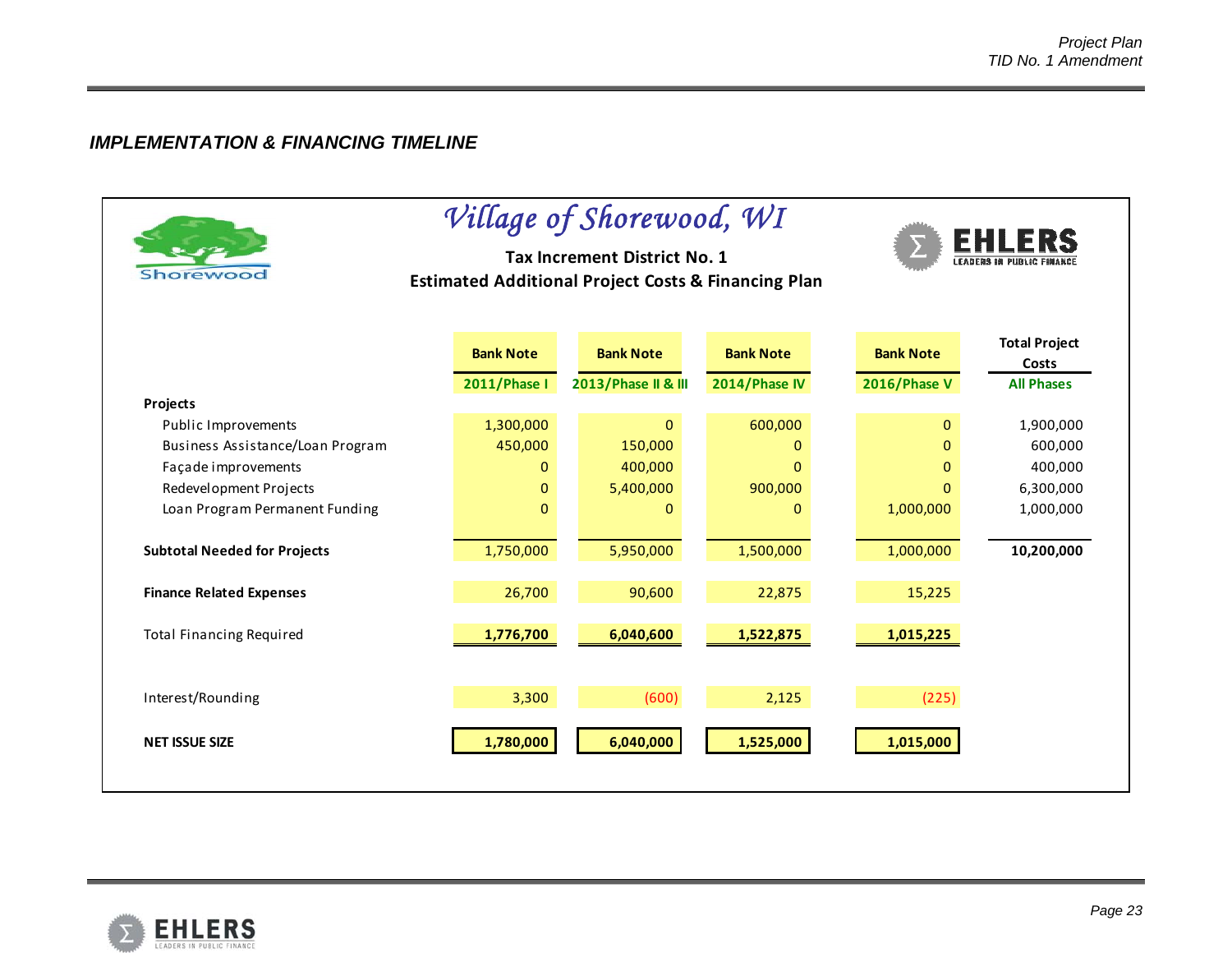# *DEVELOPMENT ASSUMPTIONS*

Development assumptions as based upon future development resulting from the investment of development incentives and infrastructure as reflected in this plan.

| Shorewood            | Village of Shorewood, WI<br><b>Tax Increment District No. 1</b><br><b>Development Assumptions</b> |                                  |
|----------------------|---------------------------------------------------------------------------------------------------|----------------------------------|
| Construction<br>Year | Development<br><b>Projections</b>                                                                 | Annual<br><b>Total</b>           |
| 2011<br>2012         | 600,000<br>1,900,000                                                                              | 600,000<br>1,900,000             |
| 2013<br>2014<br>2015 | 15,900,000<br>17,600,000                                                                          | 15,900,000<br>17,600,000         |
| 2016<br>2017         | 0<br>5,000,000                                                                                    | 0<br>5,000,000<br>$\mathbf 0$    |
| 2018<br>2019         |                                                                                                   | $\overline{0}$<br>$\mathbf 0$    |
| 2020                 |                                                                                                   | $\overline{0}$<br>$\overline{0}$ |
| <b>TOTALS</b>        | 41,000,000                                                                                        | $\mathbf 0$<br>41,000,000        |
|                      |                                                                                                   |                                  |

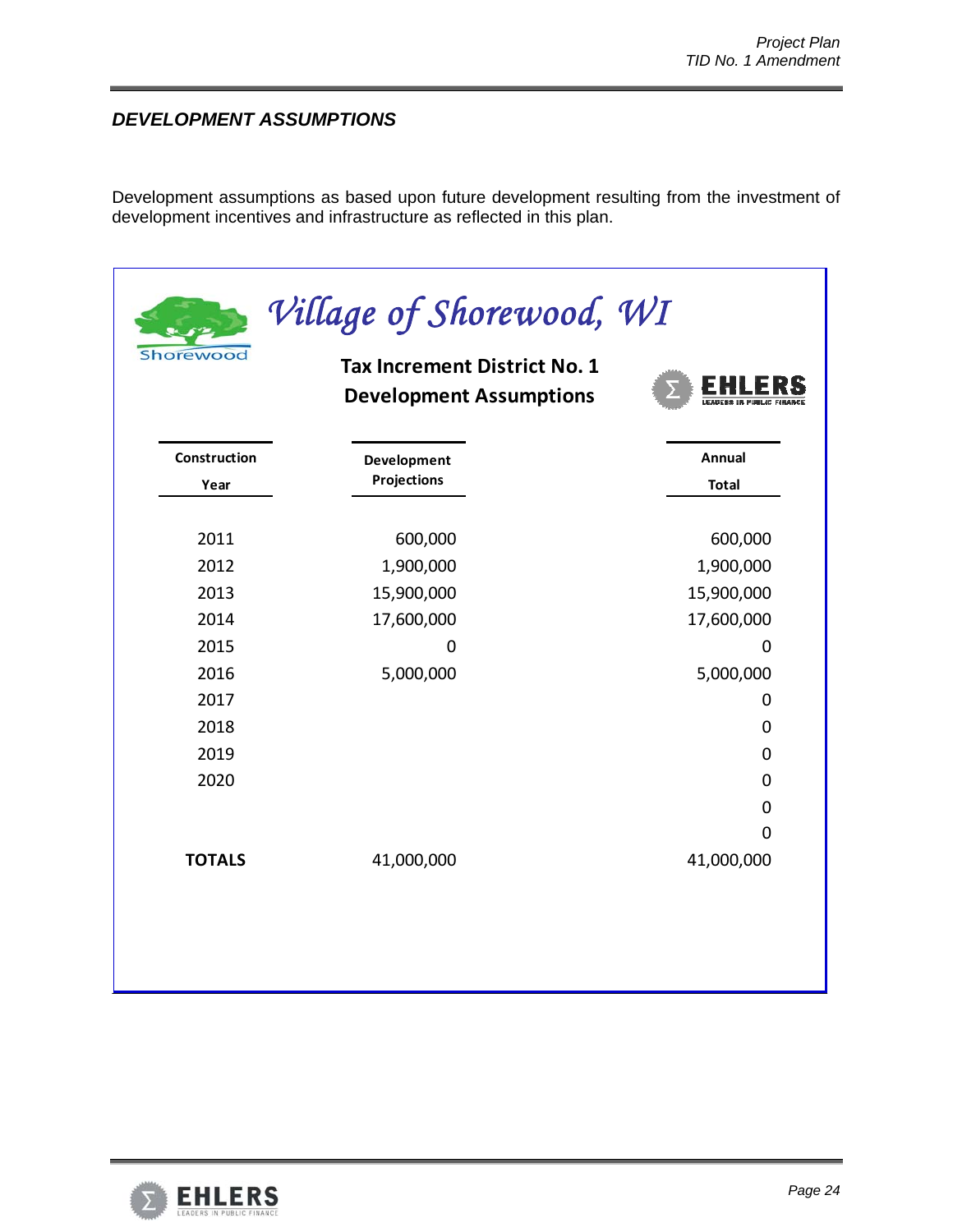# *INCREMENT REVENUE PROJECTIONS*

|                                | (Moderate High Projection Assumptions)        | TID Creation 1995 (Board Resolution 1/16/1995 Effective 1/1/1995) |                |                        |              |  |  |  |  |  |
|--------------------------------|-----------------------------------------------|-------------------------------------------------------------------|----------------|------------------------|--------------|--|--|--|--|--|
|                                |                                               | Inflation/Appreciation Factor                                     |                |                        |              |  |  |  |  |  |
| <b>Following Year</b><br>1.00% |                                               |                                                                   |                |                        |              |  |  |  |  |  |
| 1995<br>2006                   |                                               | <b>Thereafter</b>                                                 | 3.00%          |                        |              |  |  |  |  |  |
| 2010                           |                                               | <b>Total</b>                                                      |                |                        |              |  |  |  |  |  |
|                                | <b>Estimated/Projected</b><br><b>Assessor</b> | <b>Cumulative</b>                                                 |                | <b>Total</b>           |              |  |  |  |  |  |
| Appreciation/<br>Revenue       | <b>Reported New</b>                           | Valuation                                                         | Tax            | <b>Tax</b>             |              |  |  |  |  |  |
| <b>Depreciation</b>            | <b>Construction</b>                           | <b>Increment</b>                                                  | Rate*          | <b>Increments</b>      | Year         |  |  |  |  |  |
| 1995                           |                                               |                                                                   |                |                        | 1995         |  |  |  |  |  |
| 1996                           |                                               |                                                                   |                |                        | 1996         |  |  |  |  |  |
| 1997                           |                                               | 0                                                                 |                |                        | 1997         |  |  |  |  |  |
| 1998                           | 1,971,486                                     | 4,484,300<br>2,512,814                                            | 36.11          | 161,948                | 1998         |  |  |  |  |  |
| 1999                           | 87,886                                        | 2,443,314<br>7,015,500                                            | 34.49          | 241,976                | 1999         |  |  |  |  |  |
| 2000                           | 195,510                                       | 7,272,200<br>61,190                                               | 32.51          | 236,439                | 2000         |  |  |  |  |  |
| 2001                           | 4,027,376                                     | 210,124<br>11,509,700                                             | 31.03          | 357,132                | 2001         |  |  |  |  |  |
| 2002                           | 4,180,177                                     | 15,962,000<br>272,123                                             | 29.50          | 470,905                | 2002         |  |  |  |  |  |
| 2003                           | 1,909,391                                     | 110,809<br>17,982,200                                             | 28.82          | 518,232                | 2003         |  |  |  |  |  |
| 2004                           | 2,614,222                                     | 774,878<br>21,371,300                                             | 28.53          | 609,783                | 2004         |  |  |  |  |  |
| 2005                           | 6,225,572                                     | 27,158,700<br>(438, 172)                                          | 27.00          | 733,372                | 2005         |  |  |  |  |  |
| 2006                           | 5,342,934                                     | 8,832,866<br>41,334,500                                           | 24.81          | 1,025,336              | 2006         |  |  |  |  |  |
| 2007                           | (189, 327)                                    | 45,709,100<br>4,563,927                                           | 24.42          | 1,116,155              | 2007         |  |  |  |  |  |
| 2008                           | 3,487,900                                     | 3,813,600<br>53,010,600                                           | 25.04          | 1,327,521              | 2008         |  |  |  |  |  |
| 2009                           |                                               | (652, 200)<br>52,358,400                                          | 25.56          | 1,338,279              | 2009         |  |  |  |  |  |
| 2010                           | (5,999,700)                                   | (485, 300)<br>45,873,400                                          | 26.08          | 1,196,376              | 2010         |  |  |  |  |  |
| 2011                           |                                               | 2,337,500<br>48,210,900                                           | 28.24          | 1,361,260              | 2011         |  |  |  |  |  |
| 2012                           | 1,873,467                                     | 7,621,904<br>57,706,271                                           | 28.09          | 1,621,220              | 2012         |  |  |  |  |  |
| 2013                           | 5,905,264                                     | 600,000<br>64,211,535                                             | 27.95          | 1,794,961              | 2013         |  |  |  |  |  |
| 2014                           | 6,100,421                                     | 1,900,000<br>72,211,956                                           | 27.95          | 2,018,604              | 2014         |  |  |  |  |  |
| 2015                           | 6,340,434                                     | 15,900,000<br>94,452,390                                          | 27.95          | 2,640,310              | 2015         |  |  |  |  |  |
| 2016                           | 7,007,647                                     | 17,600,000<br>119,060,038                                         | 27.95          | 3,328,189              | 2016         |  |  |  |  |  |
| 2017<br>2018                   | 7,745,877                                     | 126,805,914                                                       | 27.95          | 3,544,717              | 2017         |  |  |  |  |  |
| 2019                           | 7,978,253                                     | 5,000,000<br>139,784,167                                          | 27.95<br>27.95 | 3,907,509              | 2018         |  |  |  |  |  |
| 2020                           | 8,367,600                                     | 148, 151, 767                                                     | 27.95          | 4, 141, 416            | 2019<br>2020 |  |  |  |  |  |
| 2021                           | 8,618,628<br>8,877,187                        | 156,770,396<br>165,647,583                                        | 27.95          | 4,382,340<br>4,630,492 | 2021         |  |  |  |  |  |
| 2022                           | 9,143,503                                     | 174,791,086                                                       | 27.95          | 4,886,088              | 2022         |  |  |  |  |  |
|                                |                                               |                                                                   |                |                        |              |  |  |  |  |  |
|                                |                                               |                                                                   |                |                        |              |  |  |  |  |  |
| <b>Totals</b>                  | 101,811,708                                   | 72,979,378                                                        |                | \$44,260,771           |              |  |  |  |  |  |

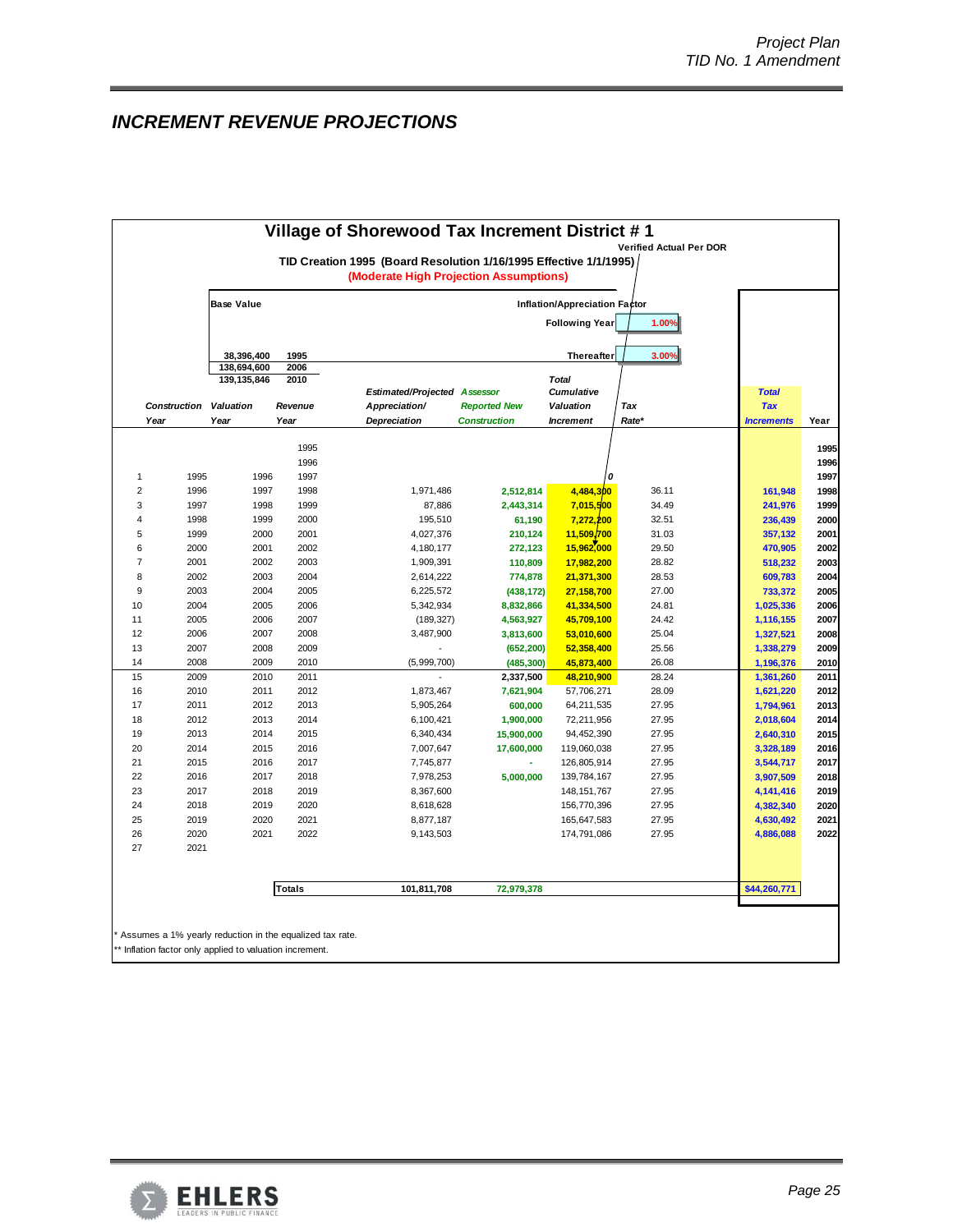# *CASH FLOW (After Amendment)*

|                        |                 |                                  | Includes State Computer<br>replacement aid, facade |              |                              | Village of Shorewood Tax Increment District #1 |                   |                                                                                                                     |                   |                                  |                   |                           |                   |                 |                          |                                                                                       |                                                |                       | <b>EHLERS</b>          |                          |               |
|------------------------|-----------------|----------------------------------|----------------------------------------------------|--------------|------------------------------|------------------------------------------------|-------------------|---------------------------------------------------------------------------------------------------------------------|-------------------|----------------------------------|-------------------|---------------------------|-------------------|-----------------|--------------------------|---------------------------------------------------------------------------------------|------------------------------------------------|-----------------------|------------------------|--------------------------|---------------|
|                        |                 | revenues                         | repayments & misc                                  |              |                              |                                                |                   |                                                                                                                     |                   |                                  |                   | <b>Cash Flow Analysis</b> |                   |                 |                          | Includes Administrative Expenses<br>and Cash funded minor façade<br>program and loans |                                                |                       |                        |                          |               |
|                        |                 |                                  |                                                    |              |                              |                                                |                   |                                                                                                                     |                   | Projected Debt issues 2011 -2016 |                   |                           |                   |                 |                          |                                                                                       |                                                |                       |                        |                          |               |
| <b>Total</b>           | <b>Interest</b> |                                  |                                                    |              |                              |                                                |                   |                                                                                                                     |                   |                                  |                   |                           |                   | <b>Total</b>    | <b>Total</b>             |                                                                                       |                                                |                       |                        |                          |               |
| <b>Tax</b>             | <b>Income</b>   |                                  | <b>Existing Debt</b>                               |              | Capitalized                  | 2011 Issue                                     | <b>2011 Issue</b> | 2013 Isssue                                                                                                         | <b>2013 Issue</b> | 2014 Issue                       | <b>2014 Issue</b> | 2016 Issue                | <b>2016 Issue</b> | <b>New Debt</b> | <b>All Debt</b>          | <b>Cash Funded</b>                                                                    | <b>Cash Funded</b>                             | Yearly                | <b>Cummulative</b>     | Outstanding              |               |
| <b>Increments</b>      |                 | <b>Fund Balance Misc Revenue</b> | <b>P&amp;I</b>                                     | Year         | <b>Interest</b>              | <b>Principal</b>                               | <b>Interest</b>   | <b>Principal</b>                                                                                                    | <b>Interest</b>   | Principal                        | <b>Interest</b>   | <b>Principal</b>          | <b>Interest</b>   | <b>P &amp;I</b> | <b>P&amp;I</b>           | <b>Projects</b>                                                                       | <b>Recurring Costs</b>                         | <b>Cash Flow</b>      | <b>Cash Flow</b>       | Debt                     | Year          |
|                        | 1%              |                                  |                                                    |              |                              |                                                |                   |                                                                                                                     |                   |                                  |                   |                           |                   |                 |                          |                                                                                       |                                                |                       |                        |                          |               |
|                        |                 |                                  | (25, 964)<br>(81, 053)                             | 1995<br>1996 |                              |                                                |                   |                                                                                                                     |                   |                                  |                   |                           |                   |                 | (25, 964)<br>(81, 053)   |                                                                                       |                                                | (25, 964)<br>(81,053) | (25,964)<br>(107, 017) |                          | 1995<br>1996  |
|                        |                 |                                  | (127, 054)                                         | 1997         |                              |                                                |                   |                                                                                                                     |                   |                                  |                   |                           |                   |                 | (127, 054)               |                                                                                       |                                                | (127, 054)            | (234, 071)             |                          | 1997          |
| 161,948                |                 |                                  | (171, 788)                                         | 1998         |                              |                                                |                   |                                                                                                                     |                   |                                  |                   |                           |                   |                 | (171, 788)               |                                                                                       |                                                | (9,840)               | (243, 911)             |                          | 1998          |
| 241,976                |                 | 5,000                            | (163, 350)                                         | 1999         |                              |                                                |                   |                                                                                                                     |                   |                                  |                   |                           |                   |                 | (163, 350)               |                                                                                       |                                                | 83,626                | (160, 285)             |                          | 1999          |
| 236,439                |                 | 16,008                           | (163, 350)                                         | 2000         |                              |                                                |                   |                                                                                                                     |                   |                                  |                   |                           |                   |                 | (163, 350)               |                                                                                       |                                                | 89,097                | (71, 188)              |                          | 2000          |
| 357,132                |                 | 16,043                           | (529, 906)                                         | 2001         |                              |                                                |                   |                                                                                                                     |                   |                                  |                   |                           |                   |                 | (529, 906)               |                                                                                       |                                                | (156, 731)            | (227,919)              |                          | 2001          |
| 470,905                |                 | 13,057                           | (777, 655)                                         | 2002         |                              |                                                |                   |                                                                                                                     |                   |                                  |                   |                           |                   |                 | (777, 655)               |                                                                                       |                                                | (293, 693)            | (521, 612)             |                          | 2002          |
| 518,232                |                 | 43,079                           | (547, 509)                                         | 2003         | 239,205                      |                                                |                   |                                                                                                                     |                   |                                  |                   |                           |                   |                 | (547, 509)               |                                                                                       |                                                | 253,007               | (268, 605)             |                          | 2003          |
| 609,783                |                 | 104,113                          | (620, 181                                          | 2004         |                              |                                                |                   |                                                                                                                     |                   |                                  |                   |                           |                   |                 | (620, 181)               |                                                                                       |                                                | 93,715                | (174, 890)             |                          | 2004          |
| 733,372                |                 | 78,025                           | (594, 267                                          | 2005         |                              |                                                |                   |                                                                                                                     |                   |                                  |                   |                           |                   |                 | (594, 267)               |                                                                                       |                                                | 217,130               | 42,240                 |                          | 2005          |
| 1,025,336              |                 | 37.719                           | (617, 881)                                         | 2006         |                              |                                                |                   |                                                                                                                     |                   |                                  |                   |                           |                   |                 | (617, 881)               |                                                                                       | (42, 362)                                      | 402,812               | 445,052                | 25.245.000               | 2006          |
| 1,116,155              |                 | 67,837                           | (838,692                                           | 2007         |                              |                                                |                   |                                                                                                                     |                   |                                  |                   |                           |                   |                 | (838, 692)               |                                                                                       | (82, 803)                                      | 262,498               | 707,549                | 24,650,000               | 2007          |
| 1,327,521              |                 | 107,617                          | (852, 410)                                         | 2008         | $\mathbf{a}$<br>$\mathbf{a}$ |                                                |                   |                                                                                                                     |                   |                                  |                   |                           |                   |                 | (852, 410)               | (503, 673)                                                                            | (115, 610)                                     | (36, 554)             | 670,995                | 24,030,000               | 2008          |
| 1,338,279<br>1,196,376 | 9,254<br>13,372 | 167,259                          | (562, 158)<br>(685, 363)                           | 2009<br>2010 |                              |                                                |                   |                                                                                                                     |                   |                                  |                   |                           |                   | $\sim$          | (562, 158)<br>(685, 363) | (116, 132)<br>(25,000)                                                                | (170, 272)<br>(640, 660)                       | 666,230<br>(141.275)  | 1,337,225<br>1.195.950 | 23,730,000<br>23,395,000 | 2009<br>2010  |
| 1,361,260              | 11,959          |                                  | (823, 959                                          | 2011         |                              |                                                |                   |                                                                                                                     |                   |                                  |                   |                           |                   | $\sim$          | (823, 959)               | (290, 873)                                                                            | (302, 911)                                     | (44, 524)             | 1,151,426              | 23,020,000               | 2011          |
| 1,621,220              | 11,514          | 230.000                          | (1,065,936)                                        | 2012         |                              | (100, 000)                                     | (80, 100)         |                                                                                                                     |                   |                                  |                   |                           |                   | (180, 100)      | (1, 246, 036)            |                                                                                       | (226, 938)                                     | 389,760               | 1,541,186              | 22,285,000               | 2012          |
| 1,794,961              | 15,412          |                                  | (1, 109, 395)                                      | 2013         |                              | (120,000)                                      | (75, 600)         |                                                                                                                     | (151,000)         |                                  |                   |                           |                   | (346, 600)      | (1, 455, 995)            |                                                                                       | (152, 731)                                     | 201,647               | 1,742,834              | 21,465,000               | 2013          |
| 2,018,604              | 17,428          |                                  | (1, 174, 627)                                      | 2014         |                              | (130,000)                                      | (70, 200)         | (100,000)                                                                                                           | (299, 500)        |                                  | (41, 938)         |                           |                   | (641, 638)      | (1, 816, 265)            |                                                                                       | (138, 796)                                     | 80,971                | 1,823,805              | 20,445,000               | 2014          |
| 2,640,310              | 18,238          |                                  | (1, 334, 831)                                      | 2015         |                              | (140,000)                                      | (64, 350)         | (200, 000)                                                                                                          | (292,000)         | (100,000)                        | (81, 125)         |                           |                   | (877, 475)      | (2, 212, 306)            |                                                                                       | (137, 666)                                     | 308,577               | 2,132,382              | 19,025,000               | 2015          |
| 3,328,189              | 21,324          |                                  | (1, 401, 301)                                      | 2016         |                              | (150,000)                                      | (58,050)          | (350,000)                                                                                                           | (278, 250)        | (125,000)                        | (74, 938)         |                           | (30, 450)         | (1,066,688)     | (2, 467, 989)            |                                                                                       | (115, 212)                                     | 766,312               | 2,898,694              | 17,320,000               | 2016          |
| 3,544,717              | 28,987          | 76,425                           | (1, 524, 264)                                      | 2017         |                              | (160,000)                                      | (51, 300)         | (450,000)                                                                                                           | (258, 250)        | (150,000)                        | (67, 375)         | (110,000)                 | (57,600)          | (1, 304, 525)   | (2,828,789)              |                                                                                       |                                                | 821,340               | 3,720,034              | 15,210,000               | 2017          |
| 3,907,509              | 37,200          | 77,275                           | (1, 542, 203)                                      | 2018         |                              | (170,000)                                      | (44, 100)         | (600, 000)                                                                                                          | (232,000)         | (175,000)                        | (58, 438)         | (130,000)                 | (50, 400)         | (1, 459, 938)   | (3,002,141)              |                                                                                       |                                                | 1,019,844             | 4,739,878              | 12,835,000               | 2018          |
| 4,141,416              | 47,399          | 78,125                           | (1, 585, 665)                                      | 2019         |                              | (180,000)                                      | (36, 450)         | (900, 000)                                                                                                          | (194, 500)        | (200, 000)                       | (48, 125)         | (140,000)                 | (42, 300)         | (1, 741, 375)   | (3, 327, 040)            |                                                                                       |                                                | 939,900               | 5,679,778              | 10,025,000               | 2019          |
| 4.382.340              | 56.798          | 78,975                           | (1,624,439)                                        | 2020         |                              | (195,000)                                      | (28, 350)         | (975,000)                                                                                                           | (147, 625)        | (225,000)                        | (36, 438)         | (150,000)                 | (33, 600)         | (1, 791, 013)   | (3, 415, 452)            |                                                                                       |                                                | 1,102,661             | 6,782,439              | 7.000.000                | 2020          |
| 4,630,492              | 67,824          | 74,800                           | (1,683,537)                                        | 2021         |                              | (215,000)                                      | (19, 575)         | (1,000,000)                                                                                                         | (98, 250)         | (250,000)                        | (23, 375)         | (200, 000)                | (23, 100)         | (1,829,300)     | (3, 512, 837)            |                                                                                       |                                                | 1,260,279             | 8,042,717              | 3,740,000                | $202^{\circ}$ |
| 4.886.088              | 80.427          | 75,600                           | (1, 502, 994)                                      | 2022         |                              | (220,000)                                      | (9,900)           | (1, 465, 000)                                                                                                       | (36, 625)         | (300, 000)                       | (8, 250)          | (285,000)                 | (8, 550)          | (2, 333, 325)   | (3,836,319)              |                                                                                       |                                                | 1,205,796             | 9,248,513              |                          | 2022          |
|                        |                 |                                  |                                                    |              |                              |                                                |                   |                                                                                                                     |                   |                                  |                   |                           |                   |                 |                          |                                                                                       |                                                |                       |                        |                          | 2023          |
|                        |                 |                                  |                                                    |              |                              |                                                |                   |                                                                                                                     |                   |                                  |                   |                           |                   |                 |                          |                                                                                       |                                                |                       |                        |                          |               |
| \$44,260,771           |                 | 437,137 \$ 1,346,957             | \$ (19,311,773)                                    |              |                              |                                                |                   | 239,205   \$(1,780,000) \$(537,975) \$(6,040,000) \$(1,988,000) \$(1,525,000) \$(440,000) \$(1,015,000) \$(246,000) |                   |                                  |                   |                           |                   | (13, 571, 975)  |                          |                                                                                       | $(32,883,748)$ \$ $(935,678)$ \$ $(2,125,961)$ |                       |                        |                          |               |

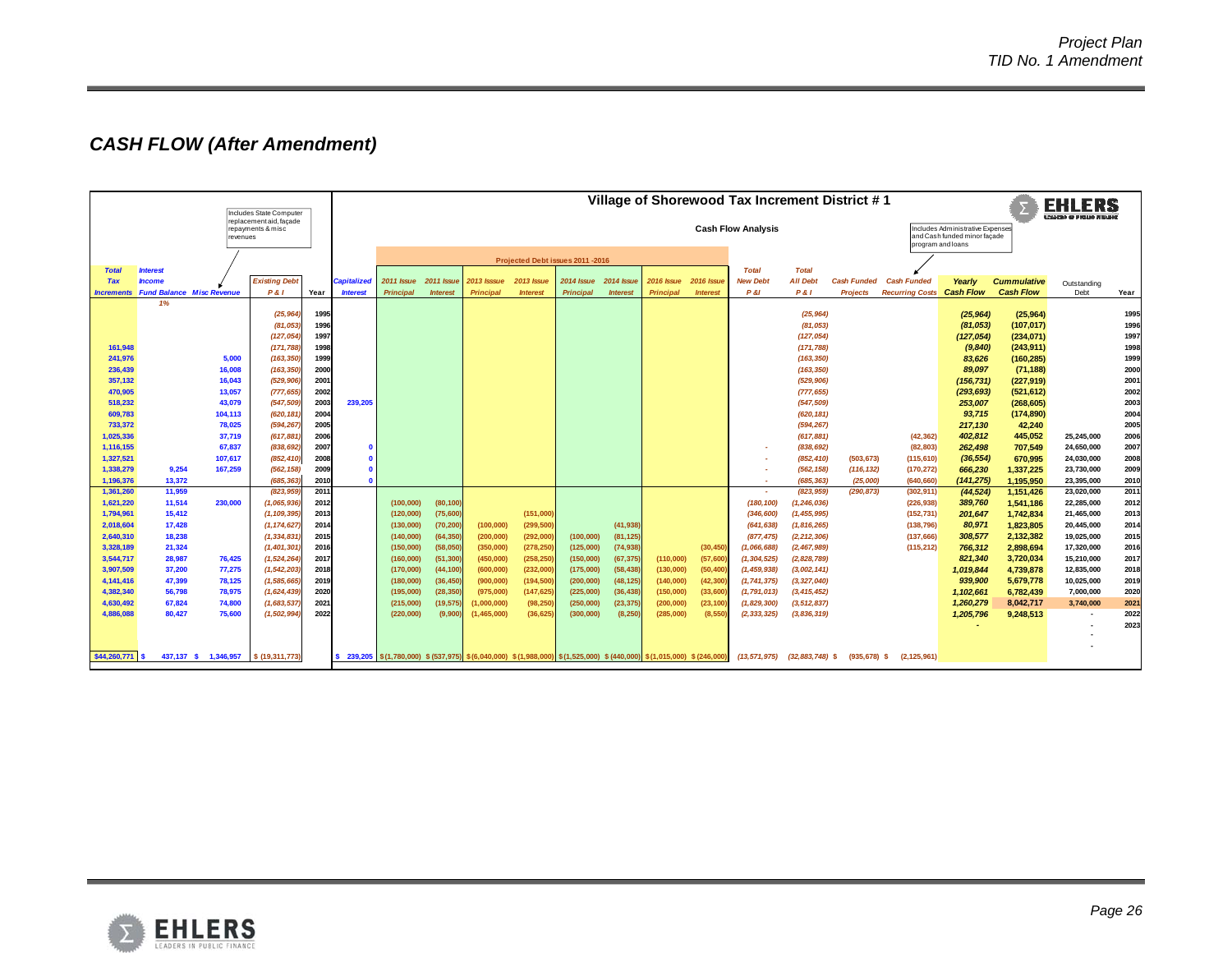# *CASH FLOW (Before Amendment)*

|                                                   |                                  |           |                      |                                                                  | Village of Shorewood Tax Increment District #1    |                          |                     |                    |                        |                  |                                |                     |      |
|---------------------------------------------------|----------------------------------|-----------|----------------------|------------------------------------------------------------------|---------------------------------------------------|--------------------------|---------------------|--------------------|------------------------|------------------|--------------------------------|---------------------|------|
| Includes State Computer<br>replacementaid, façade |                                  |           |                      |                                                                  |                                                   |                          |                     |                    |                        |                  |                                |                     |      |
| repayments & misc<br>revenues                     |                                  |           |                      |                                                                  | <b>Cash Flow Analysis</b><br><b>EHLERS</b>        |                          |                     |                    |                        |                  |                                |                     |      |
|                                                   |                                  |           |                      | Includes Administrative Expenses<br>and Cash funded minor facade |                                                   |                          |                     |                    |                        |                  | <b>FANCER IS FREUD FIRONCE</b> |                     |      |
| <b>Total</b><br><b>Interest</b>                   |                                  |           |                      |                                                                  | program and loans<br><b>Total</b><br><b>Total</b> |                          |                     |                    |                        |                  |                                |                     |      |
| <b>Tax</b>                                        | <b>Income</b>                    |           | <b>Existing Debt</b> |                                                                  | <b>Capitalized</b>                                | <b>New Debt</b>          | <b>All Debt</b>     | <b>Cash Funded</b> | <b>Cash Funded</b>     | Yearly           | <b>Cummulative</b>             |                     |      |
| <b>Increments</b>                                 | <b>Fund Balance Misc Revenue</b> |           | P &                  | Year                                                             | <b>Interest</b>                                   | <b>P &amp;I</b>          | <b>P&amp;I</b>      | <b>Projects</b>    | <b>Recurring Costs</b> | <b>Cash Flow</b> | <b>Cash Flow</b>               | Outstanding<br>Debt | Year |
|                                                   | 1%                               |           |                      |                                                                  |                                                   |                          |                     |                    |                        |                  |                                |                     |      |
|                                                   |                                  |           | (25, 964)            | 1995                                                             |                                                   |                          | (25, 964)           |                    |                        | (25, 964)        | (25,964)                       |                     | 1995 |
|                                                   |                                  |           | (81, 053)            | 1996                                                             |                                                   |                          | (81, 053)           |                    |                        | (81,053)         | (107, 017)                     |                     | 1996 |
|                                                   |                                  |           | (127, 054)           | 1997                                                             |                                                   |                          | (127, 054)          |                    |                        | (127,054)        | (234,071)                      |                     | 1997 |
| 161,948                                           |                                  |           | (171, 788)           | 1998                                                             |                                                   |                          | (171, 788)          |                    |                        | (9, 840)         | (243, 911)                     |                     | 1998 |
| 241,976                                           |                                  | 5,000     | (163, 350)           | 1999                                                             |                                                   |                          | (163, 350)          |                    |                        | 83,626           | (160, 285)                     |                     | 1999 |
| 236,439                                           |                                  | 16,008    | (163, 350)           | 2000                                                             |                                                   |                          | (163, 350)          |                    |                        | 89,097           | (71, 188)                      |                     | 2000 |
| 357,132                                           |                                  | 16,043    | (529, 906)           | 2001                                                             |                                                   |                          | (529, 906)          |                    |                        | (156, 731)       | (227,919)                      |                     | 2001 |
| 470,905                                           |                                  | 13,057    | (777, 655)           | 2002                                                             |                                                   |                          | (777, 655)          |                    |                        | (293, 693)       | (521, 612)                     |                     | 2002 |
| 518,232                                           |                                  | 43,079    | (547, 509)           | 2003                                                             | 239,205                                           |                          | (547, 509)          |                    |                        | 253,007          | (268, 605)                     |                     | 2003 |
| 609,783                                           |                                  | 104,113   | (620, 181)           | 2004                                                             |                                                   |                          | (620, 181)          |                    |                        | 93,715           | (174, 890)                     |                     | 2004 |
| 733,372                                           |                                  | 78,025    | (594, 267)           | 2005                                                             |                                                   |                          | (594, 267)          |                    |                        | 217,130          | 42,240                         |                     | 2005 |
| 1,025,336                                         |                                  | 37,719    | (617, 881)           | 2006                                                             |                                                   |                          | (617, 881)          |                    | (42, 362)              | 402,812          | 445,052                        | 14,885,000          | 2006 |
| 1,116,155                                         |                                  | 67,837    | (838, 692)           | 2007                                                             | $\mathbf 0$                                       | $\tilde{\phantom{a}}$    | (838, 692)          |                    | (82, 803)              | 262,498          | 707,549                        | 14,290,000          | 2007 |
| 1,327,521                                         |                                  | 107,617   | (852, 410)           | 2008                                                             | $\mathbf{0}$                                      | $\tilde{\phantom{a}}$    | (852, 410)          | (503, 673)         | (115, 610)             | (36, 554)        | 670,995                        | 13,670,000          | 2008 |
| 1,338,279                                         | 9,254                            | 167,259   | (562, 158)           | 2009                                                             | $\mathbf{0}$                                      | $\overline{\phantom{a}}$ | (562, 158)          | (116, 132)         | (170, 272)             | 666,230          | 1,337,225                      | 13,370,000          | 2009 |
| 1,196,376                                         | 13,372                           |           | (685, 363)           | 2010                                                             | $\mathbf{0}$                                      | ÷                        | (685, 363)          | (25,000)           | (640, 660)             | (141, 275)       | 1,195,950                      | 13,035,000          | 2010 |
| 1,361,260                                         | 11,959                           |           | (823, 959)           | 2011                                                             |                                                   | ä,                       | (823, 959)          | (290, 873)         | (302, 911)             | (44, 524)        | 1,151,426                      | 12,660,000          | 2011 |
| 1,621,220                                         | 11,514                           | 230,000   | (1,065,936)          | 2012                                                             |                                                   | $\overline{\phantom{a}}$ | (1,065,936)         |                    | (226, 938)             | 569,860          | 1,721,286                      | 12,025,000          | 2012 |
| 1,814,815                                         | 17,213                           |           | (1, 109, 395)        | 2013                                                             |                                                   | ÷                        | (1, 109, 395)       |                    | (152, 731)             | 569,902          | 2,291,189                      | 11,325,000          | 2013 |
| 1,991,727                                         | 22,912                           |           | (1, 174, 627)        | 2014                                                             |                                                   | ٠                        | (1, 174, 627)       |                    | (138, 796)             | 701,216          | 2,992,404                      | 10,535,000          | 2014 |
| 2,172,577                                         | 29,924                           |           | (1, 334, 831)        | 2015                                                             |                                                   | $\overline{\phantom{a}}$ | (1, 334, 831)       |                    | (137, 666)             | 730,005          | 3,722,409                      | 9,555,000           | 2015 |
| 2,359,132                                         | 37,224                           |           | (1, 401, 301)        | 2016                                                             |                                                   | $\tilde{\phantom{a}}$    | (1, 401, 301)       |                    | (115, 212)             | 879,843          | 4,602,252                      | 8,475,000           | 2016 |
| 2,551,284                                         | 46,023                           | 76,425    | (1, 524, 264)        | 2017                                                             |                                                   | $\overline{a}$           | (1, 524, 264)       |                    |                        | 1,149,468        | 5,751,720                      | 7,235,000           | 2017 |
| 2,749,200                                         | 57,517                           | 77,275    | (1, 542, 203)        | 2018                                                             |                                                   | ٠                        | (1, 542, 203)       |                    |                        | 1,341,790        | 7,093,510                      | 5,935,000           | 2018 |
| 2,948,358                                         | 70,935                           | 78,125    | (1, 585, 665)        | 2019                                                             |                                                   |                          | (1, 585, 665)       |                    |                        | 1,511,754        | 8,605,264                      | 4,545,000           | 2019 |
| 3,153,490                                         | 86,053                           | 78,975    | (1,624,439)          | 2020                                                             |                                                   | ÷                        | (1,624,439)         |                    |                        | 1,694,079        | 10,299,342                     | 3,065,000           | 2020 |
| 3,364,777                                         | 102,993                          | 74,800    | (1,683,537)          | 2021                                                             |                                                   |                          | (1,683,537)         |                    |                        | 1,859,033        | 12,158,375                     | 1,470,000           | 2021 |
| 3,582,402                                         | 121,584                          | 75,600    | (1, 502, 994)        | 2022                                                             |                                                   |                          | (1,502,994)         |                    |                        | 2,276,591        | 14,434,966                     |                     | 2022 |
|                                                   |                                  |           |                      |                                                                  |                                                   |                          |                     |                    |                        |                  |                                |                     | 2023 |
|                                                   |                                  |           |                      |                                                                  |                                                   |                          |                     |                    |                        |                  |                                |                     |      |
| \$35,673,909                                      | 638,478 \$<br>S                  | 1,346,957 | \$ (19, 311, 773)    |                                                                  | <b>S</b><br>239,205                               |                          | $(19, 311, 773)$ \$ | $(935, 678)$ \$    | (2, 125, 961)          |                  |                                |                     |      |
|                                                   |                                  |           |                      |                                                                  |                                                   |                          |                     |                    |                        |                  |                                |                     |      |

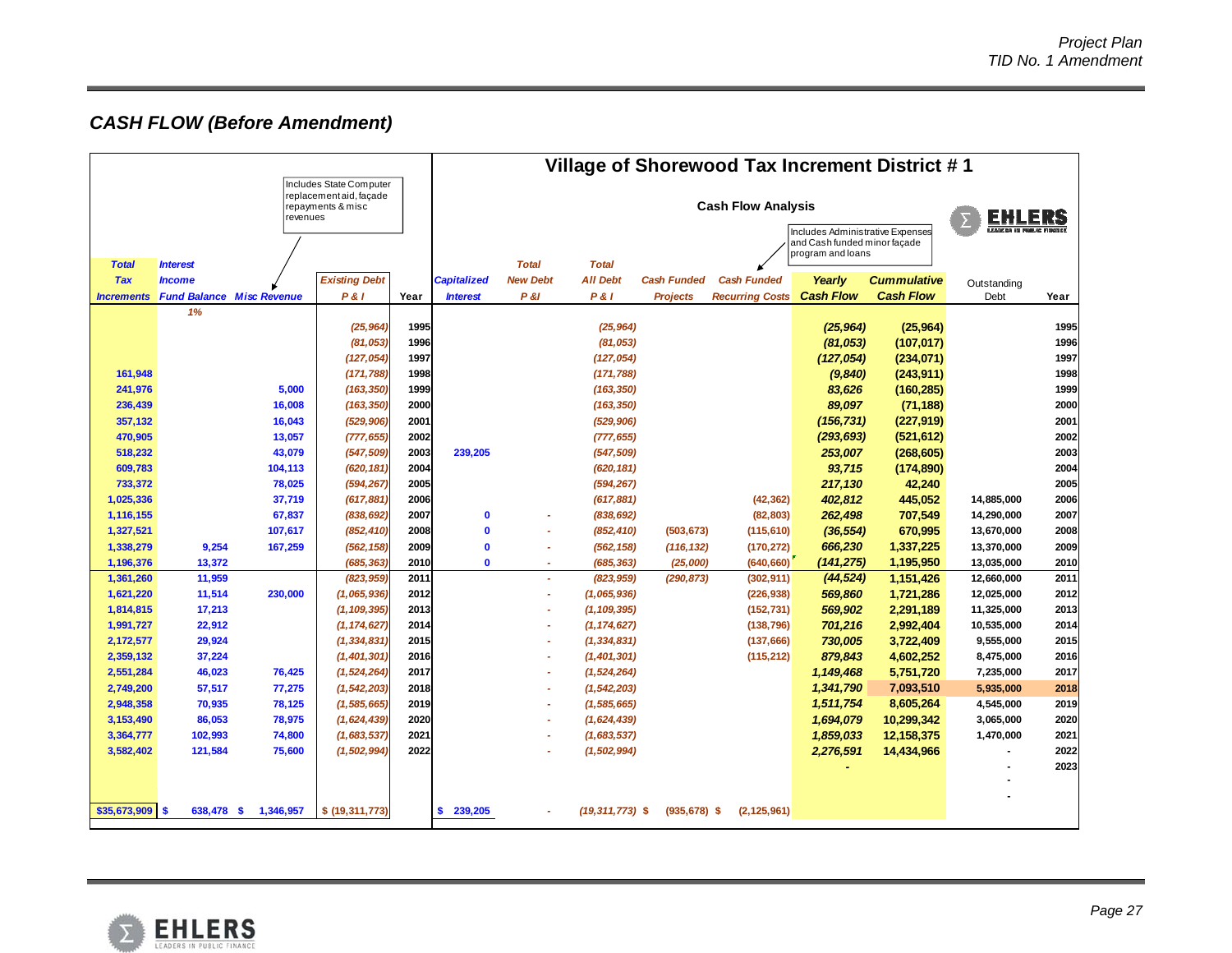

No territory will be added or subtracted from the District as a result of this amendment.



The Village of Shorewood does not anticipate the need to change any of its zoning ordinances in conjunction with the implementation of this Project Plan amendment.



# **PROPOSED CHANGES IN MASTER PLAN, MAP, BUILDING CODES AND VILLAGE OF SHOREWOOD ORDINANCES**

It is expected that this Plan will be complementary to the Village's Master Plan. There are no proposed changes to the master plan, map, building codes or other Village of Shorewood ordinances for the implementation of this Plan

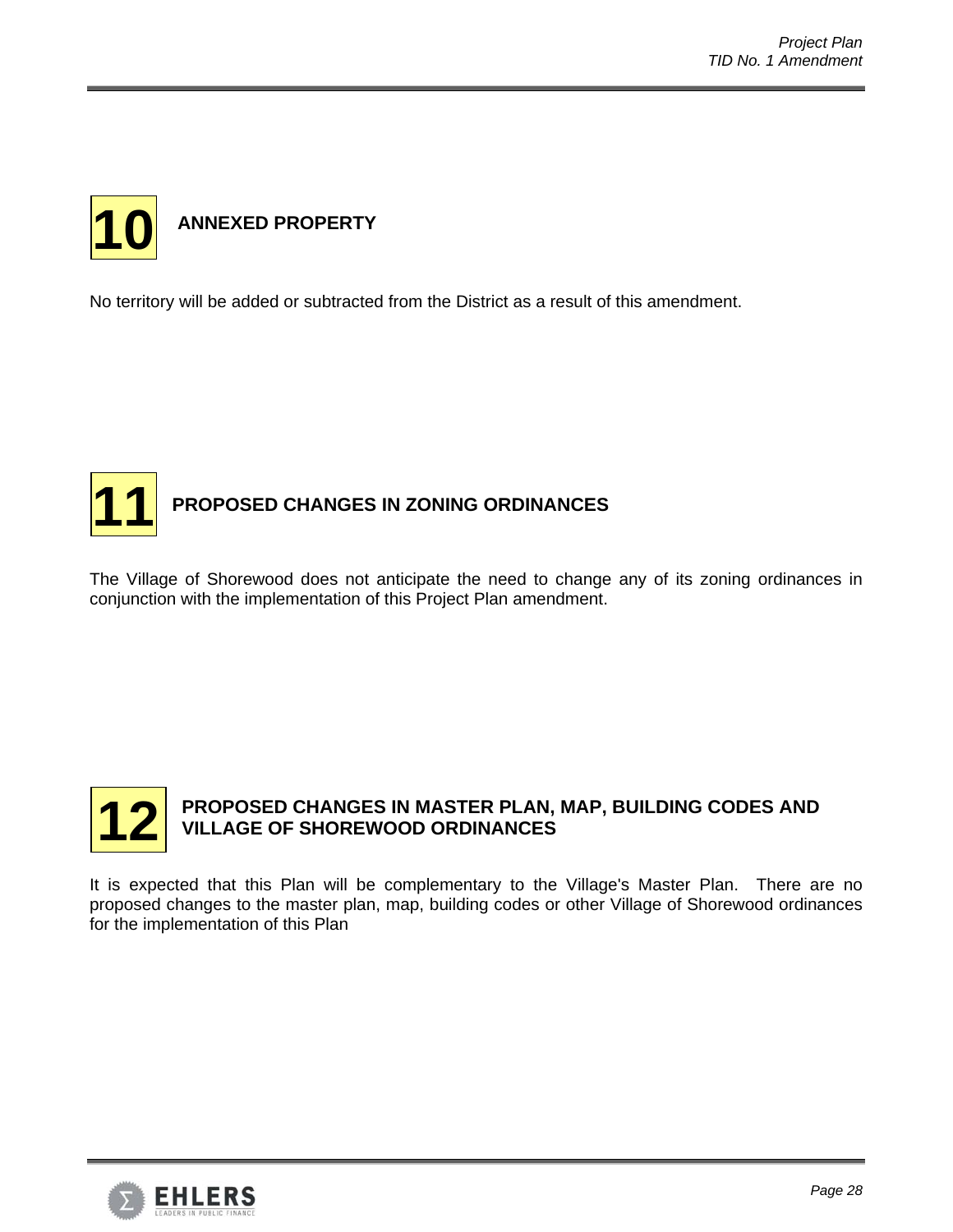

It is not anticipated there will be a need to relocate any persons or businesses in conjunction with this Plan.

In the event relocation or the acquisition of property by eminent domain becomes necessary at some time during the implementation period, the Village will follow applicable state statutes as required in Wisconsin Statutes chapter 32.



This project plan amendment will have no impact on the viability of the original District Project Plan as it relates to the orderly development and/or redevelopment of the Village.



Non-Project Costs are public works projects that only partly benefit the District or are not eligible to be paid with tax increments, or costs not eligible to be paid with TIF funds. Examples would include:

- A public improvement made within the District that also benefits property outside the District. That portion of the total Project Costs allocable to properties outside of the District would be a non-project cost.
- A public improvement made outside the District that only partially benefits property within the District. That portion of the total Project Costs allocable to properties outside of the District would be a non-project cost.
- Projects undertaken within the District as part of the implementation of this Project Plan, the costs of which are paid fully or in part by impact fees, grants, special assessments, or revenues other than tax increments.

The Village does not expect to incur any non-Project Costs in the implementation of this Project Plan.